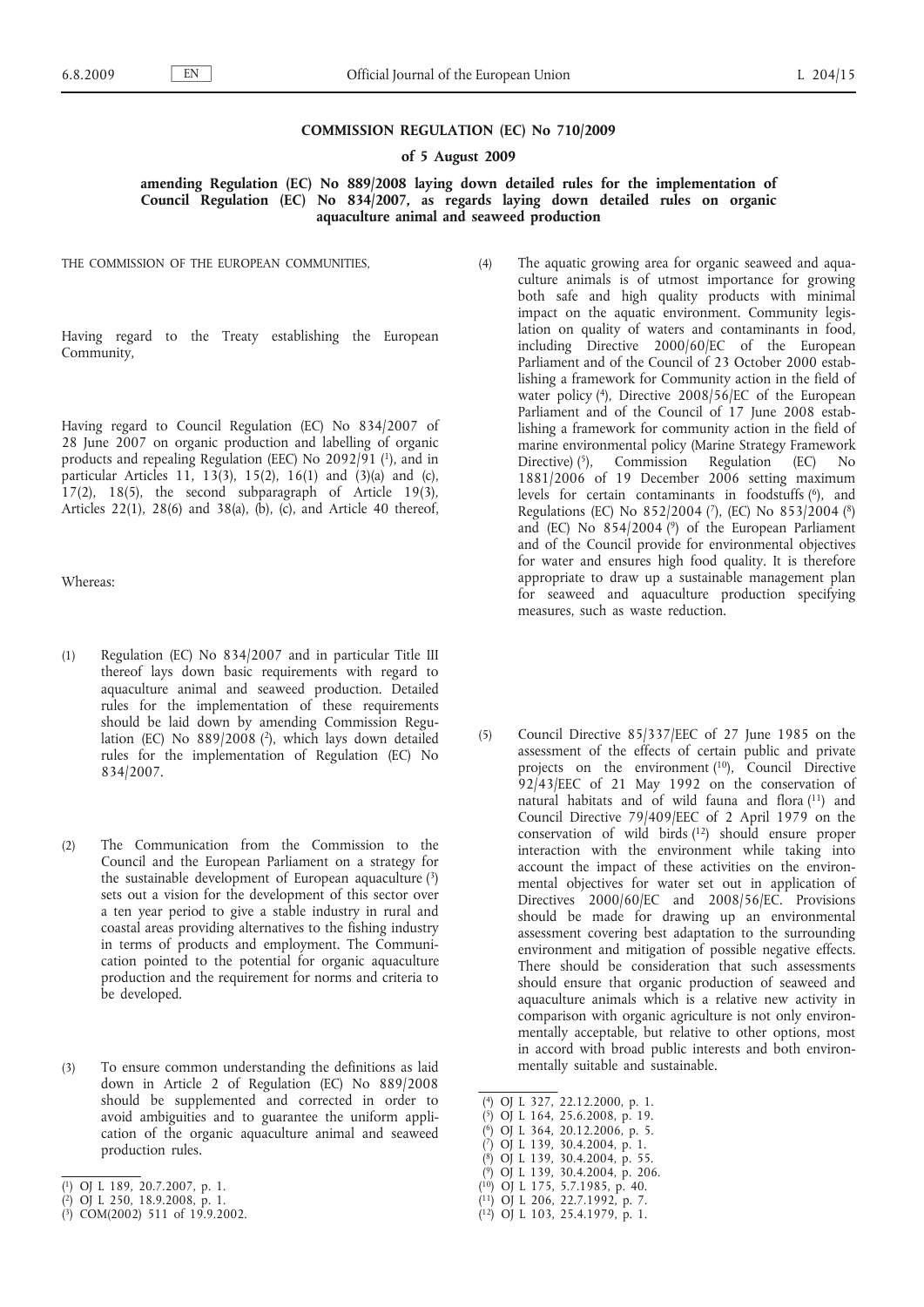- (6) The specific soluble medium of water requires organic and non-organic aquaculture production units to be adequately separated; appropriate separation measures should be laid down. Given the variability of situations regarding both freshwater and marine environments throughout the Community it is preferable that adequate separation distances are set at Member States level, as Member States are best equipped to deal with separation given the heterogeneous nature of such aquatic environments.
- (7) The cultivation of seaweed can have a beneficial effect in some respects such as nutrient removal and can facilitate polyculture. Care needs to be taken not to over-harvest wild seaweed beds to permit their regeneration and to ensure that production does not cause a significant impact on the state of the aquatic environment.
- (8) Member States faces increasing shortages in the supply of organic protein crops. At the same time the imports of organic protein feed have been insufficient to meet requirements. The total cultivation area of organic protein crops is not large enough to meet the need for organic protein; therefore protein feed derived from parcels in their first year of conversion should be allowed to be fed under certain conditions.
- (9) Given the early stage of organic aquaculture animal production organic broodstock is not available in sufficient quantities. Provision should be made for the introduction of non-organic broodstock and juveniles under certain conditions.
- (10) Organic aquaculture animal production should ensure that species-specific needs of animals are met. In this regard husbandry practices, management systems and containment systems should satisfy the welfare needs of animals. Provisions on the appropriate construction of cages and net pens at sea as well as for rearing systems on land should be made. To minimise pests and parasites and for the reason of high animal welfare and health, maximum stocking densities should be laid down. Taking account of the broad variation of species with particular needs, specific provisions should be laid down.
- (11) Recent technical development has led to increasing use of closed recirculation systems for aquaculture production, such systems depend on external input and high energy but permit reduction of waste discharges and prevention of escapes. Due to the principle that organic production should be as close as possible to nature the use of such systems should not be allowed for organic production until further knowledge is available. Exceptional use

should be possible only for the specific production situation of hatcheries and nurseries.

- (12) The overall principles for organic production, as provided for in Article 4 and 5 of Regulation (EC) No 834/2007, shall be based on an appropriate design and management of biological processes, based on ecological systems using natural resources which are internal to the system by methods that, in particular practice aquaculture complying with the principle of sustainable exploitation of fisheries. They provide also for the principle that the biodiversity of natural aquatic ecosystems has to be maintained in aquaculture production. These principles are otherwise based on risk assessment, and the use of precautionary and preventive measures, when appropriate. To this end, it should be clarified that artificial induction of the reproduction of aquaculture animals through hormones and hormones derivatives is incompatible with the concept of organic production and consumer perception of organic aquaculture products and that such substances should therefore not be used in organic aquaculture.
- (13) Feed for aquaculture animals should meet the nutritional needs and is also required to meet the health requirement that feed coming from a species is not fed to the same species as laid down in Regulation (EC) No 999/2001 of the European Parliament and of the Council of 22 May 2001 laying down rules for the prevention, control and eradication of certain transmissible spongiform encephalopathies (1). It is therefore appropriate to lay down specific provisions for carnivorous and non-carnivorous aquaculture animals.
- (14) The raw materials for feeding organic carnivorous fish and crustaceans should preferably be derived from sustainable exploitation of fisheries as referred to in Article 5(o) of Regulation (EC) No 834/2007 and defined in Article 3(e) of Council Regulation (EC) No 2371/2002 of 20 December 2002 on the conservation and sustainable exploitation of fisheries resources under the Common Fisheries Policy (2) or organic feed derived from organic aquaculture sources. Given the early stage of organic aquaculture and sustainable fisheries shortages of organic feed or feed from sustainable fisheries may occur, provisions should be made for the use of nonorganic feed and be based on Regulation (EC) No 1774/2002 of the European Parliament and of the Council  $(3)$ , which sets the health rules for material of fish origin which may be used in aquaculture and provides for a ban on the feeding of certain materials derived from farmed fish to farmed fish of the same species.

<sup>(</sup> 1) OJ L 147, 31.5.2001, p. 1.

<sup>(</sup> 2) OJ L 358, 31.12.2002, p. 59.

<sup>(</sup> 3) OJ L 273, 10.10.2002, p. 1.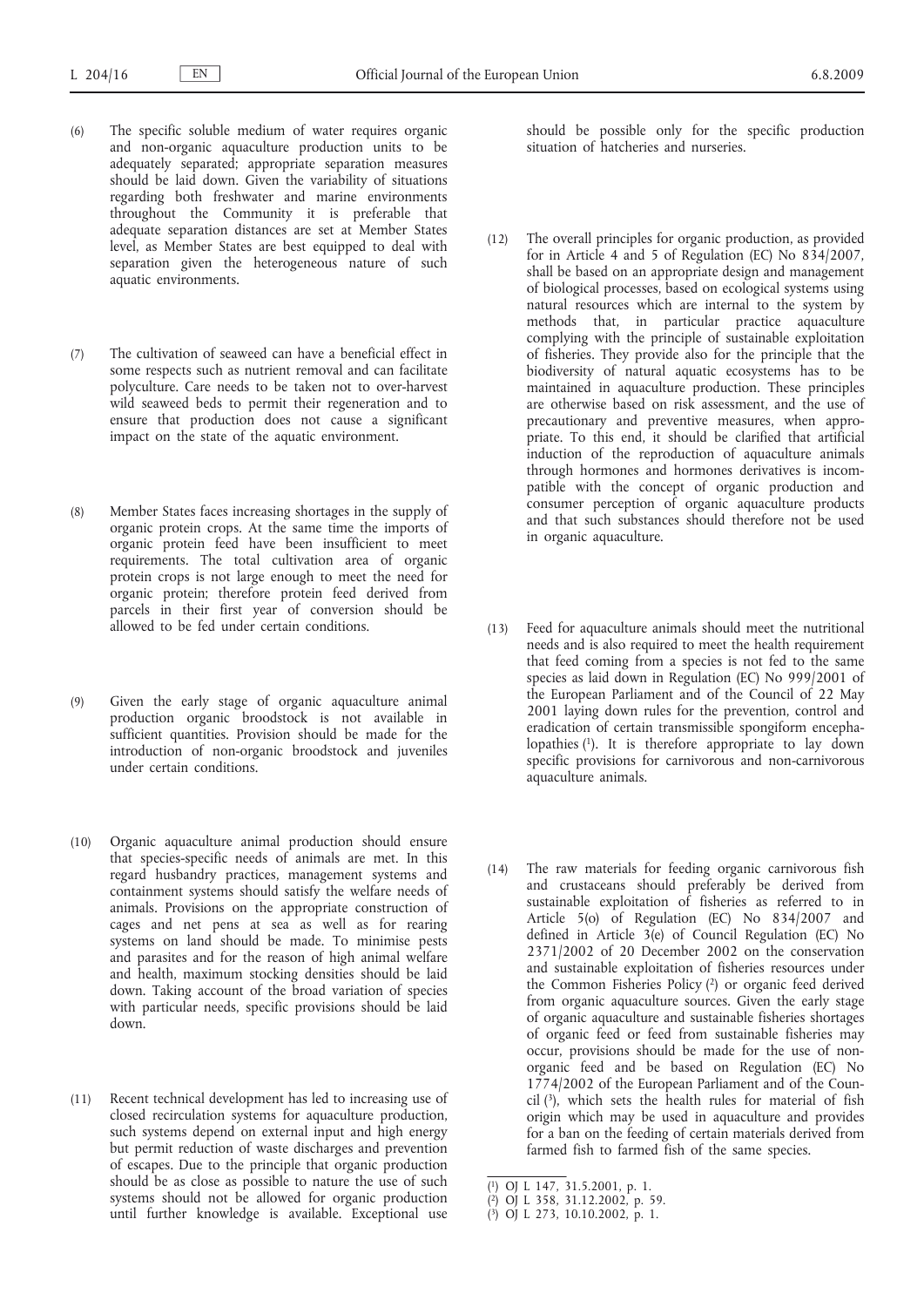- (15) For the purpose of organic aquaculture animal and seaweed production, the use of certain non-organic feed materials, feed additives and processing aids is allowed under well-defined conditions. New materials in question should be authorised according to Article 16(1) of Regulation (EC) No 834/2007. Based on the recommendation of an ad-hoc expert group (1) on 'Fish feed and cleaning materials in organic aquaculture' which concluded that such substances already listed in Annex V and Annex VI to Regulation (EC) No 889/2008 and authorised for organic livestock production should be allowed also for organic aquaculture and concluding that certain substances are essential for particular fish species, such substances should be added to Annex VI to that Regulation.
- (16) The cultivation of filter feeding bivalve molluscs can have a beneficial effect on coastal water quality via the removal of nutrients and their use can also facilitate polyculture. Specific rules for molluscs should be laid down by taking into account that supplementary feeding is not required and that the environmental impact could be consequently lower than other branches of aquaculture in this respect.
- (17) Animal health management should be primarily based on the prevention of disease. The measures provided for in this Regulation should be without prejudice to Council Directive 2006/88/EC of 24 October 2006 on animal health requirements for aquaculture animals and products thereof, and on the prevention and control of certain diseases in aquatic animals (2) in case of veterinary treatment. Certain substances for cleaning, antifouling treatment and disinfection of production equipment and facilities should be allowed under defined conditions. In the presence of live animals the use of disinfection substances requires particular care and measures to ensure that the application is not harmful. Such substances should be authorised according to Article 16(1) of Regulation (EC) No 834/2007. Based on the recommendation of an ad-hoc expert group such substances should be listed in the Annex.
- (18) Specific rules for veterinary treatment should be laid down ranking the different types of treatments and limiting the frequency of use in the case of allopathic treatments.
- (19) Precaution should be taken during the handling and transport of live fish so as to meet their physiological needs.
- (20) The conversion to the organic production method requires the adaptation of all means to the organic

method for a given period. Depending on the previous production systems specific conversion periods should be laid down.

- (21) It appeared that certain Annexes of Regulation (EC) No 889/2007 contain mistakes; Provisions to correct these mistakes should be taken.
- (22) Provisions for specific control requirements which take account of the specificities of aquaculture should be laid down.
- (23) To facilitate the conversion of holdings already producing organically under national or private standards to the new Community rules certain transitional measures should be laid down.
- (24) Organic aquaculture is a relatively new field of organic production compared to organic agriculture, where long experience exists at the farm level. Given consumers' growing interest in organic aquaculture products further growth in the conversion of aquaculture units to organic production is likely. This will soon lead to increased experience and technical knowledge. Moreover, planned research is expected to result in new knowledge in particular on containment systems, the need of nonorganic feed ingredients, or stocking densities for certain species. New knowledge and technical development, which would lead to an improvement in organic aquaculture, should be reflected in the production rules. Therefore provision should be made to review the present legislation with a view to modifying it where appropriate.
- (25) Regulation (EC) No 889/2008 should therefore be amended accordingly.
- (26) The measures provided for in this Regulation are in accordance with the opinion of the regulatory Committee on organic production,

HAS ADOPTED THIS REGULATION:

## *Article 1*

Regulation (EC) No 889/2008 is amended as follows:

- 1. In Article 1, paragraph 2 is replaced by the following:
	- '2. This Regulation shall not apply to:
	- (a) livestock species other than those referred to in Article 7; and
	- (b) to aquaculture animals other than those referred to in Article 25a.

<sup>(</sup> 1) Recommendations from the ad-hoc expert group on 'Fish feed and cleaning materials in organic seaweed and aquaculture production', 20.11.2008, www.organic-farming.europa.eu

<sup>(</sup> 2) OJ L 328, 24.11.2006, p. 14.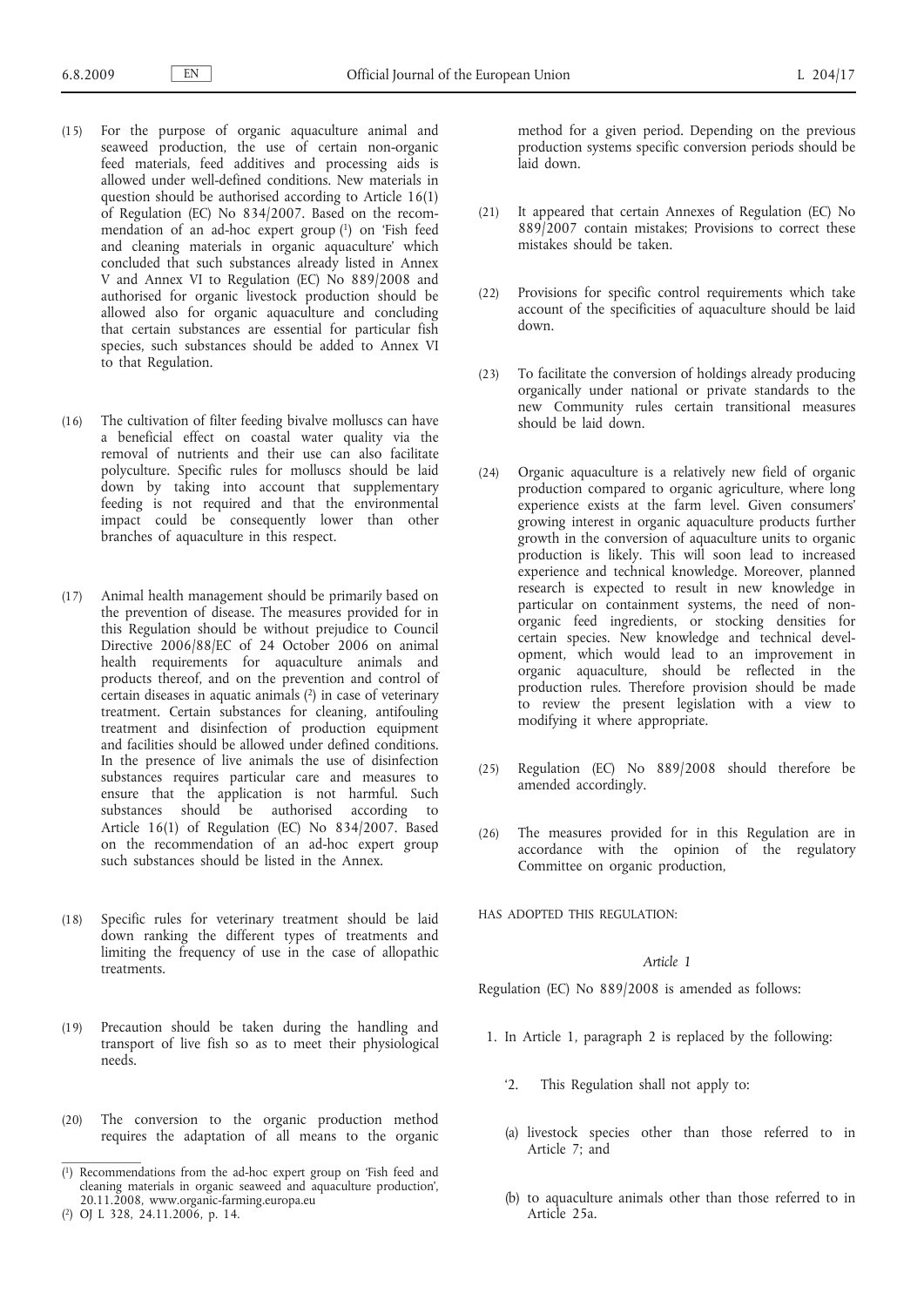However, Title II, Title III and Title IV shall apply *mutatis mutandis* to such products until detailed production rules for those products are laid down on the basis of Regulation (EC) No 834/2007.'

- 2. Article 2 is amended as follows:
	- (a) point (f) is replaced by the following:
		- '(f) "production unit" means all assets to be used for a production sector such as production premises, land parcels, pasturages, open air areas, livestock buildings, fish ponds, containment systems for seaweed or aquaculture animals, shore or seabed concessions, the premises for the storage of crops, crop products, seaweed products, animal products, raw materials and any other input relevant for this specific production sector;'
	- (b) after point (i) the following points are added:
		- '(j) "closed recirculation aquaculture facility" means a facility where aquaculture takes place within an enclosed environment on land or on a vessel involving the recirculation of water, and depending on permanent external energy input to stabilize the environment for the aquaculture animals;
		- (k) "energy from renewable sources" means renewable non-fossil energy sources: wind, solar, geothermal, wave, tidal, hydropower, landfill gas, sewage treatment plant gas and biogases;
		- (l) "hatchery" means a place of breeding, hatching and rearing through the early life stages of aquaculture animals, finfish and shellfish in particular;
		- (m) "nursery" means a place where an intermediate farming system, between the hatchery and growout stages is applied. The nursery stage is completed within the first third of the production cycle with the exception of species undergoing a smoltification process;
		- (n) "pollution" in the framework of aquaculture and seaweed production means the direct or indirect introduction into the aquatic environment of substances or energy as defined in Directive 2008/56/EC of the European Parliament and of the Council (\*) and in Directive 2000/60/EC of the European Parliament and of the Council (\*\*), in the waters where they respectively apply;
- (o) "polyculture" in the framework of aquaculture and seaweed production, means the rearing of two or more species usually from different trophic levels in the same culture unit;
- (p) "production cycle" in the framework of aquaculture and seaweed production, means the lifespan of an aquaculture animal or seaweed from the earliest life stage to harvesting;
- (q) "locally grown species" in the framework of aquaculture and seaweed production, means those which are neither alien nor locally absent species under Council Regulation (EC) No 708/2007 (\*\*\*). Those species listed in Annex IV of Regulation (EC) No 708/2007 may be considered as locally grown species.
- (r) "stocking density" in the framework of aquaculture, means the live weight of animals per cubic metre of water at any time during the grow-out phase and in the case of flatfish and shrimp the weight per square metre of surface.

(\*) OJ L 164, 25.6.2008, p. 19. (\*\*) OJ L 327, 22.12.2000, p. 1. (\*\*\*) OJ L 168, 28.6.2007, p. 1.'

3. In Title II, the following Chapter 1a is inserted:

### *'CHAPTER 1a*

## *Seaweed production*

 $\mathcal{L}=\mathcal{L}$ 

*Article 6a*

## **Scope**

This Chapter lays down detailed production rules for the collection and farming of seaweed. It applies *mutatis mutandis* to the production of all multi-cellular marine algae or phytoplankton and micro-algae for further use as feed for aquaculture animals.

## *Article 6b*

### **Suitability of aquatic medium and sustainable management plan**

1. Operations shall be situated in locations that are not subject to contamination by products or substances not authorised for organic production, or pollutants that would compromise the organic nature of the products.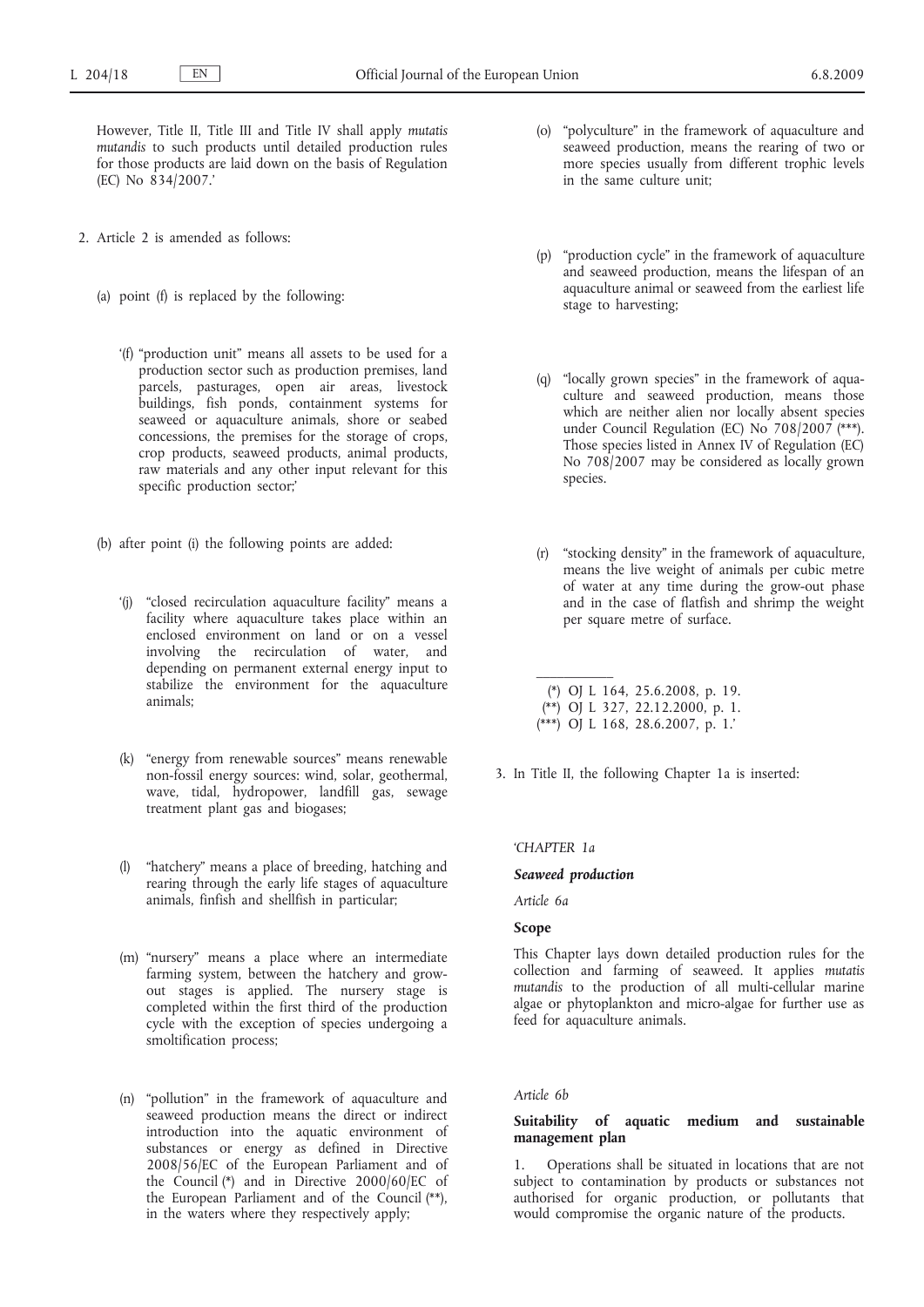2. Organic and non-organic production units shall be separated adequately. Such separation measures shall be based on the natural situation, separate water distribution systems, distances, the tidal flow, the upstream and the downstream location of the organic production unit. Member State authorities may designate locations or areas which they consider to be unsuitable for organic aquaculture or seaweed harvesting and may also set up minimum separation distances between organic and nonorganic production units.

Where minimum separation distances are set Member States shall provide this information to operators, other Member States and the Commission.

3. An environmental assessment proportionate to the production unit shall be required for all new operations applying for organic production and producing more than 20 tonnes of aquaculture products per year to ascertain the conditions of the production unit and its immediate environment and likely effects of its operation. The operator shall provide the environmental assessment to the control body or control authority. The content of the environmental assessment shall be based on Annex IV to Council Directive 85/337/EEC (\*). If the unit has already been subject to an equivalent assessment, then its use shall be permitted for this purpose.

4. The operator shall provide a sustainable management plan proportionate to the production unit for aquaculture and seaweed harvesting.

The plan shall be updated annually and shall detail the environmental effects of the operation, the environmental monitoring to be undertaken, and list measures to be taken to minimise negative impacts on the surrounding aquatic and terrestrial environments, including, where applicable, nutrient discharge into the environment per production cycle or per annum. The plan shall record the surveillance and repair of technical equipment.

5. Aquaculture and seaweed business operators shall by preference use renewable energy sources and re-cycle materials and shall draw up as part of the sustainable management plan a waste reduction schedule to be put in place at the commencement of operations. Where possible, the use of residual heat shall be limited to energy from renewable sources.

6. For seaweed harvesting a once-off biomass estimate shall be undertaken at the outset.

#### *Article 6c*

### **Sustainable harvesting of wild seaweed**

1. Documentary accounts shall be maintained in the unit or premises and shall enable the operator to identify and the control authority or control body to verify that the harvesters have supplied only wild seaweed produced in accordance with Regulation (EC) No 834/2007.

2. Harvesting shall be carried out in such a way that the amounts harvested do not cause a significant impact on the state of the aquatic environment. Measures shall be taken to ensure that seaweed can regenerate, such as harvest technique, minimum sizes, ages, reproductive cycles or size of remaining seaweed.

If seaweed is harvested from a shared or common harvest area, documentary evidence shall be available that the total harvest complies with this Regulation.

4. With respect to Article 73b(2)(b) and (c), these records must provide evidence of sustainable management and of no long-term impact on the harvesting areas.

## *Article 6d*

## **Seaweed Cultivation**

1. Seaweed culture at sea shall only utilise nutrients naturally occurring in the environment, or from organic aquaculture animal production, preferably located nearby as part of a polyculture system.

2. In facilities on land where external nutrient sources are used the nutrient levels in the effluent water shall be verifiably the same, or lower, than the inflowing water. Only nutrients of plant or mineral origin and as listed in Annex I may be used.

Culture density or operational intensity shall be recorded and shall maintain the integrity of the aquatic environment by ensuring that the maximum quantity of seaweed which can be supported without negative effects on the environment is not exceeded.

4. Ropes and other equipment used for growing seaweed shall be re-used or recycled where possible.

## *Article 6e*

## **Antifouling measures and cleaning of production equipment and facilities**

1. Bio-fouling organisms shall be removed only by physical means or by hand and where appropriate returned to the sea at a distance from the farm.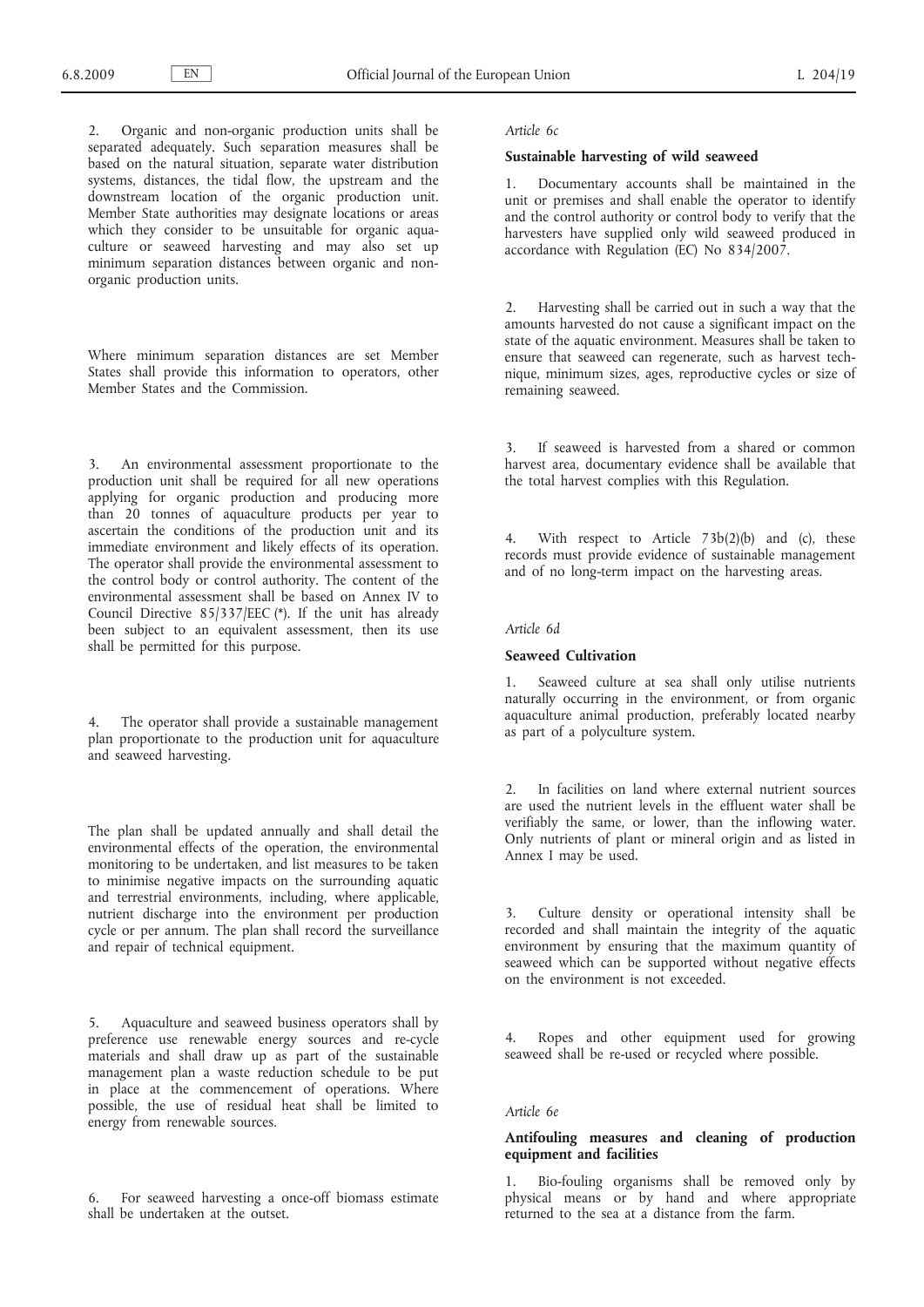$\mathcal{L}=\mathcal{L}$ 

2. Cleaning of equipment and facilities shall be carried out by physical or mechanical measures. Where this is not satisfactory only substances as listed in Annex VII, Section 2 may be used.

(\*) OJ L 175, 5.7.1985, p. 40.'

4. In Article 21, paragraph 2 is replaced by the following:

'2. Up to 20 % of the total average amount of feedingstuffs fed to livestock may originate from the grazing or harvesting of permanent pastures, perennial forage parcels or protein crops, sown under organic management on lands in their first year of conversion, provided that they are part of the holding itself and have not been part of an organic production unit of that holding in the last five years. When both in-conversion feedingstuffs and feedingstuffs from parcels in their first year of conversion are being used, the total combined percentage of such feedingstuffs shall not exceed the maximum percentages fixed in paragraph 1.'

5. In Title II, the following Chapter 2a is inserted:

#### *'CHAPTER 2a*

*Aquaculture animal production*

Section 1

**G e n e r a l r u l e s**

*Article 25a*

### **Scope**

This Chapter lays down detailed production rules for species of fish, crustaceans, echinoderms and molluscs as covered by Annex XIIIa.

It applies *mutatis mutandis* to zooplankton, micro-crustaceans, rotifers, worms and other aquatic feed animals.

### *Article 25b*

**Suitability of aquatic medium and sustainable management plan**

1. The provisions of Article 6b(1) to (5) shall apply to this Chapter.

Defensive and preventive measures taken against predators under Council Directive 92/43/EEC (\*) and national rules shall be recorded in the sustainable management plan.

3. Verifiable coordination shall take place with the neighbouring operators in drawing up their management plans where applicable.

4. For aquaculture animal production in fishponds, tanks or raceways, farms shall be equipped with either naturalfilter beds, settlement ponds, biological filters or mechanical filters to collect waste nutrients or use seaweeds and/or animals (bivalves and algae) which contribute to improving the quality of the effluent. Effluent monitoring shall be carried out at regular intervals where appropriate.

#### *Article 25c*

## **Simultaneous production of organic and non-organic aquaculture animals**

1. The competent authority may permit hatcheries and nurseries to rear both organic and non-organic juveniles in the same holding provided there is clear physical separation between the units and a separate water distribution system exists.

2. In case of grow-out production, the competent authority may permit organic and non-organic aquaculture animal production units on the same holding provided Article 6b(2) of this Regulation is complied with and where different production phases and different handling periods of the aquaculture animals are involved.

3. Operators shall keep documentary evidence of the use of provisions referred to in this Article.

## Section 2

#### O rigin of aquaculture animals

*Article 25d*

#### **Origin of organic aquaculture animals**

1. Locally grown species shall be used and breeding shall aim to give strains which are more adapted to farming conditions, good health and good utilisation of feed resources. Documentary evidence of their origin and treatment shall be provided for the control body or control authority.

2. Species shall be chosen which can be farmed without causing significant damage to wild stocks.

#### *Article 25e*

### **Origin and management of non-organic aquaculture animals**

1. For breeding purposes or for improving genetic stock and when organic aquaculture animals are not available, wild caught or non-organic aquaculture animals may be brought into a holding. Such animals shall be kept under organic management for at least three months before they may be used for breeding.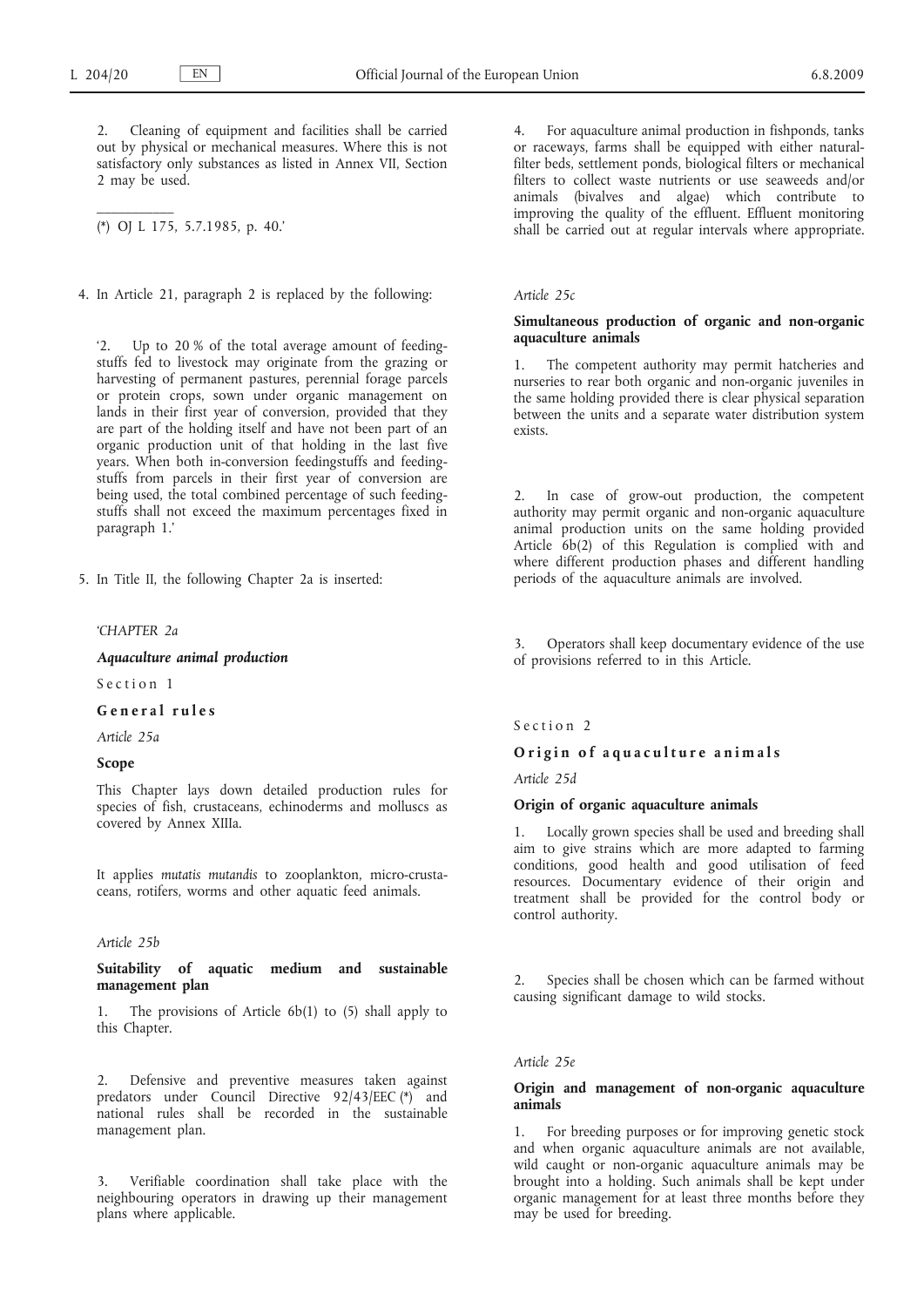2. For on-growing purposes and when organic aquaculture juvenile animals are not available non-organic aquaculture juveniles may be brought into a holding. At least the latter two thirds of the duration of the production cycle shall be managed under organic management.

3. The maximum percentage of non-organic aquaculture juveniles introduced to the farm shall be: 80 % by 31 December 2011, 50 % by 31 December 2013 and 0 % by 31 December 2015.

4. For on-growing purposes the collection of wild aquaculture juveniles is specifically restricted to the following cases:

- (a) natural influx of fish or crustacean larvae and juveniles when filling ponds, containment systems and enclosures;
- (b) European glass eel, provided that an approved eel management plan is in place for the location and artificial reproduction of eel remains unsolved.

#### Section 3

## **A q u a c u l t u r e H u s b a n d r y p r a c t i c e s**

### *Article 25f*

#### **General aquaculture husbandry rules**

1. The husbandry environment of the aquaculture animals shall be designed in such a way that, in accordance with their species specific needs, the aquaculture animals shall:

- (a) have sufficient space for their wellbeing;
- (b) be kept in water of good quality with sufficient oxygen levels, and
- (c) be kept in temperature and light conditions in accordance with the requirements of the species and having regard to the geographic location;
- (d) in the case of freshwater fish the bottom type shall be as close as possible to natural conditions;
- (e) in the case of carp the bottom shall be natural earth.
- 2. Stocking density is set out in Annex XIIIa by species or group of species. In considering the effects of stocking

density on the welfare of farmed fish, the condition of the fish (such as fin damage, other injuries, growth rate, behaviour expressed and overall health) and the water quality shall be monitored.

3. The design and construction of aquatic containment systems shall provide flow rates and physiochemical parameters that safeguard the animals' health and welfare and provide for their behavioural needs.

4. Containment systems shall be designed, located and operated to minimize the risk of escape incidents.

5. If fish or crustaceans escape, appropriate action must be taken to reduce the impact on the local ecosystem, including recapture, where appropriate. Documentary evidence shall be maintained.

#### *Article 25g*

#### **Specific rules for aquatic containment systems**

1. Closed recirculation aquaculture animal production facilities are prohibited, with the exception of hatcheries and nurseries or for the production of species used for organic feed organisms.

2. Rearing units on land shall meet the following conditions:

- (a) for flow-through systems it shall be possible to monitor and control the flow rate and water quality of both inflowing and out-flowing water;
- (b) at least five percent of the perimeter ("land-water interface") area shall have natural vegetation.
- 3. Containment systems at sea shall:
- (a) be located where water flow, depth and water-body exchange rates are adequate to minimize the impact on the seabed and the surrounding water body;
- (b) shall have suitable cage design, construction and maintenance with regard to their exposure to the operating environment.

4. Artificial heating or cooling of water shall only be permitted in hatcheries and nurseries. Natural borehole water may be used to heat or cool water at all stages of production.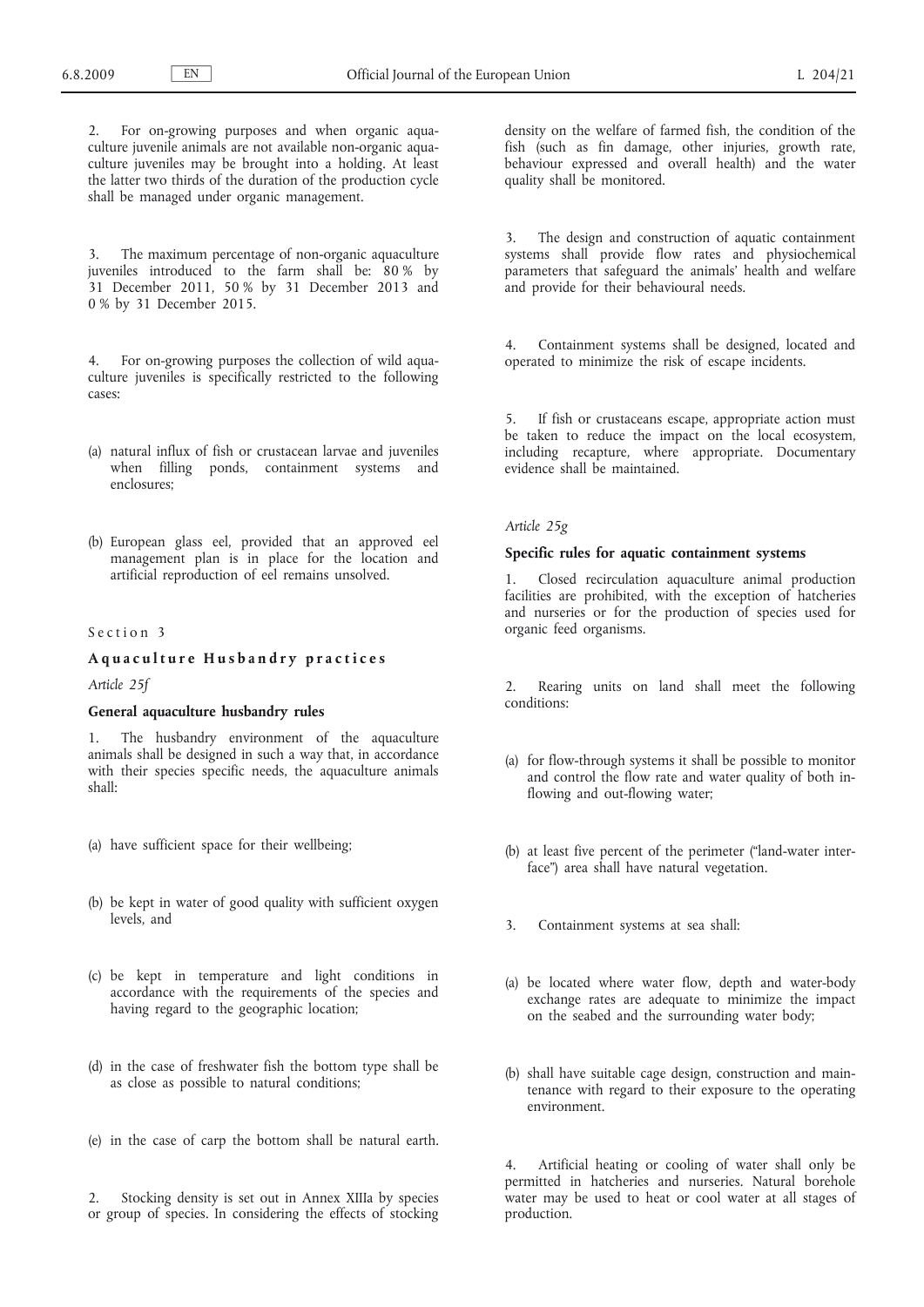#### *Article 25h*

### **Management of aquaculture animals**

1. Handling of aquaculture animals shall be minimised, undertaken with the greatest care and proper equipment and protocols used to avoid stress and physical damage associated with handling procedures. Broodstock shall be handled in a manner to minimize physical damage and stress and under anaesthesia where appropriate. Grading operations shall be kept to a minimum and as required to ensure fish welfare.

The following restrictions shall apply to the use of artificial light:

- (a) for prolonging natural day-length it shall not exceed a maximum that respects the ethological needs, geographical conditions and general health of farmed animals, this maximum shall not exceed 16 hours per day, except for reproductive purposes;
- (b) Abrupt changes in light intensity shall be avoided at the changeover time by the use of dimmable lights or background lighting.

3. Aeration is permitted to ensure animal welfare and health, under the condition that mechanical aerators are preferably powered by renewable energy sources.

All such use is to be recorded in the aquaculture production record.

4. The use of oxygen is only permitted for uses linked to animal health requirements and critical periods of production or transport, in the following cases:

- (a) exceptional cases of temperature rise or drop in atmospheric pressure or accidental pollution,
- (b) occasional stock management procedures such as sampling and sorting,
- (c) in order to assure the survival of the farm stock.

Documentary evidence shall be maintained.

5. Slaughter techniques shall render fish immediately unconscious and insensible to pain. Differences in harvesting sizes, species, and production sites must be taken into account when considering optimal slaughtering methods.

#### Section 4

#### **B r e e d i n g**

*Article 25i*

### **Prohibition of hormones**

The use of hormones and hormone derivates is prohibited.

# Section 5

## Feed for fish, crustaceans and echino**d e r m e s**

*Article 25j*

## **General rules on feeds**

Feeding regimes shall be designed with the following priorities:

- (a) animal health;
- (b) high product quality, including the nutritional composition which shall ensure high quality of the final edible product;
- (c) low environmental impact.

#### *Article 25k*

### **Specific rules on feeds for carnivorous aquaculture animals**

1. Feed for carnivorous aquaculture animals shall be sourced with the following priorities:

- (a) organic feed products of aquaculture origin;
- (b) fish meal and fish oil from organic aquaculture trimmings;
- (c) fish meal and fish oil and ingredients of fish origin derived from trimmings of fish already caught for human consumption in sustainable fisheries;
- (d) organic feed materials of plant origin and of animal origin as listed in Annex V and the restriction laid down therein are complied with.

2. If feed mentioned under paragraph 1 is not available, fishmeal and fish oil from non-organic aquaculture trimmings, or trimmings of fish caught for human consumption may be used for a transitional period until 31 December 2014. Such feed material shall not exceed 30 % of the daily ration.

The feed ration may comprise a maximum of 60 % organic plant products.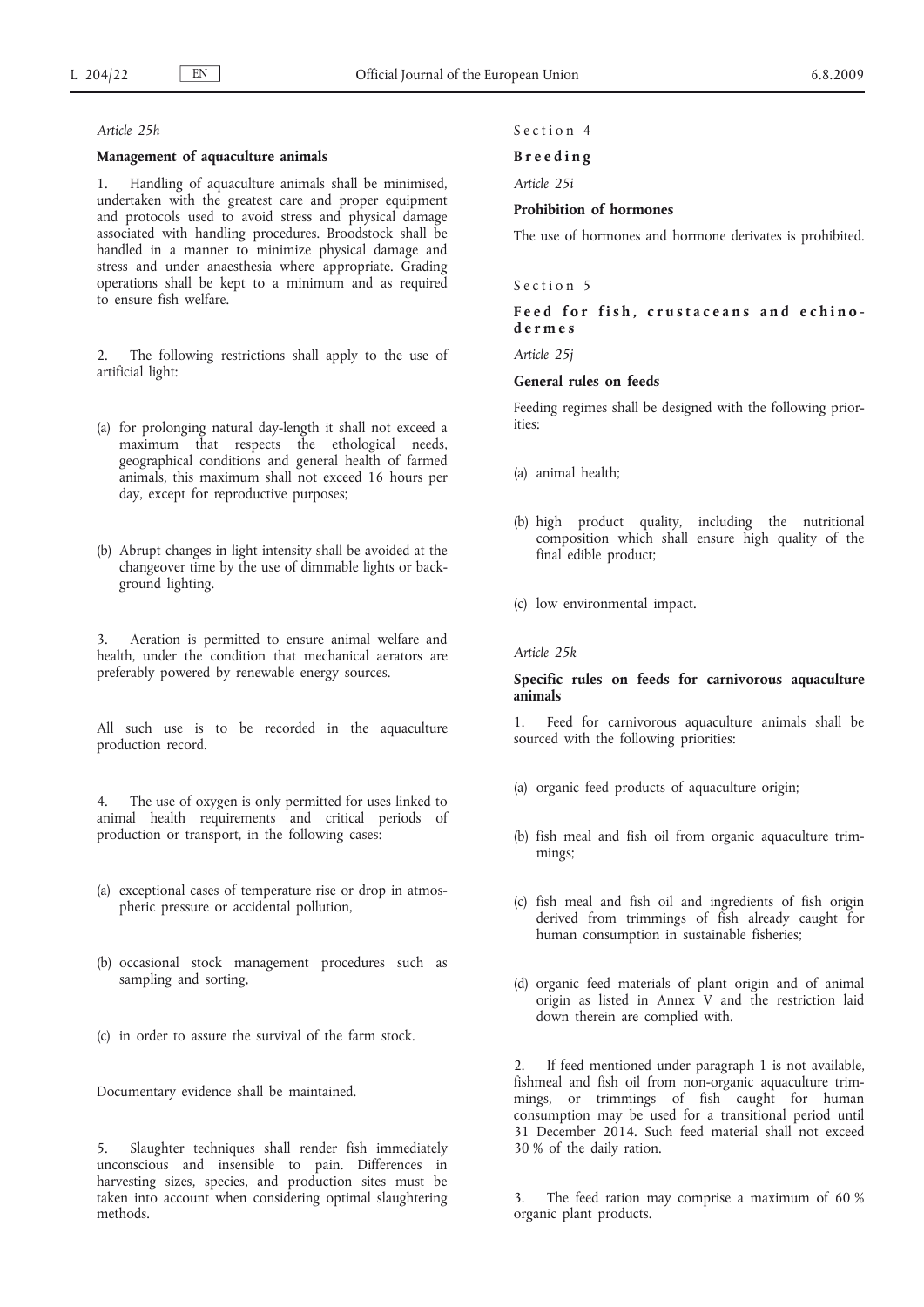4. Astaxanthin derived primarily from organic sources, such as organic crustacean shells may be used in the feed ration for salmon and trout within the limit of their physiological needs. If organic sources are not available natural sources of astaxanthin (such as Phaffia yeast) may be used.

#### *Article 25l*

#### **Specific rules on feeds for certain aquaculture animals**

1. Aquaculture animals as referred to in Annex XIIIa, Section 6, Section 7 and Section 9 shall be fed with feed naturally available in ponds and lakes.

2. Where natural feed resources are not available in sufficient quantities as referred to in paragraph 1, organic feed of plant origin, preferably grown on the farm itself or seaweed may be used. Operators shall keep documentary evidence of the need to use additional feed.

3. Where natural feed is supplemented according to paragraph 2 the feed ration of species as mentioned in section 7 and of siamese catfish (*Pangasius* spp.) as mentioned in section 9 may comprise a maximum of 10 % fishmeal or fish oil derived from sustainable fisheries.

#### *Article 25m*

## **Products and substances as referred to in Article 15(1)(d)(iii) of Regulation (EC) No 834/2007**

1. Feed materials of animal and mineral origin may be used in organic aquaculture, only if listed in Annex V.

2. Feed additives, certain products used in animal nutrition and processing aids may be used if listed in Annex VI and the restrictions laid down therein are complied with.

## Section 6

# Specific rules for molluscs

*Article 25n*

## **Growing area**

1. Bivalve mollusc farming may be carried out in the same area of water as organic finfish and seaweed farming in a polyculture system to be documented in the sustainable management plan. Bivalve molluscs may also be grown together with gastropod molluscs, such as periwinkles, in polyculture.

2. Organic bivalve mollusc production shall take place within areas delimited by posts, floats or other clear markers and shall, as appropriate, be restrained by net bags, cages or other man made means.

3. Organic shellfish farms shall minimise risks to species of conservation interest. If predator nets are used their design shall not permit diving birds to be harmed.

#### *Article 25o*

#### **Sourcing of seed**

1. Provided that there is no significant damage to the environment and if permitted by local legislation, wild seed from outside the boundaries of the production unit can be used in the case of bivalve shellfish provided it comes from:

(a) settlement beds which are unlikely to survive winter weather or are surplus to requirements, or

(b) natural settlement of shellfish seed on collectors.

Records shall be kept of how, where and when wild seed was collected to allow traceability back to the collection area.

However, seed from non-organic bivalve shellfish hatcheries may be introduced to the organic production units with the following maximum percentages: 80 % by 31 December 2011, 50 % by 31 December 2013 and 0 % by 31 December 2015.

2. For the cupped oyster, *Crassostrea gigas*, preference shall be given to stock which is selectively bred to reduce spawning in the wild.

### *Article 25p*

#### **Management**

1. Production shall use a stocking density not in excess of that used for non-organic shellfish in the locality. Sorting, thinning and stocking density adjustments shall be made according to the biomass and to ensure animal welfare and high product quality.

2. Biofouling organisms shall be removed by physical means or by hand and where appropriate returned to the sea away from shellfish farms. Shellfish may be treated once during the production cycle with a lime solution to control competing fouling organisms.

## *Article 25q*

#### **Cultivation rules**

1. Cultivation on mussel ropes and other methods listed in Annex XIIIa, Section 8 may be eligible for organic production.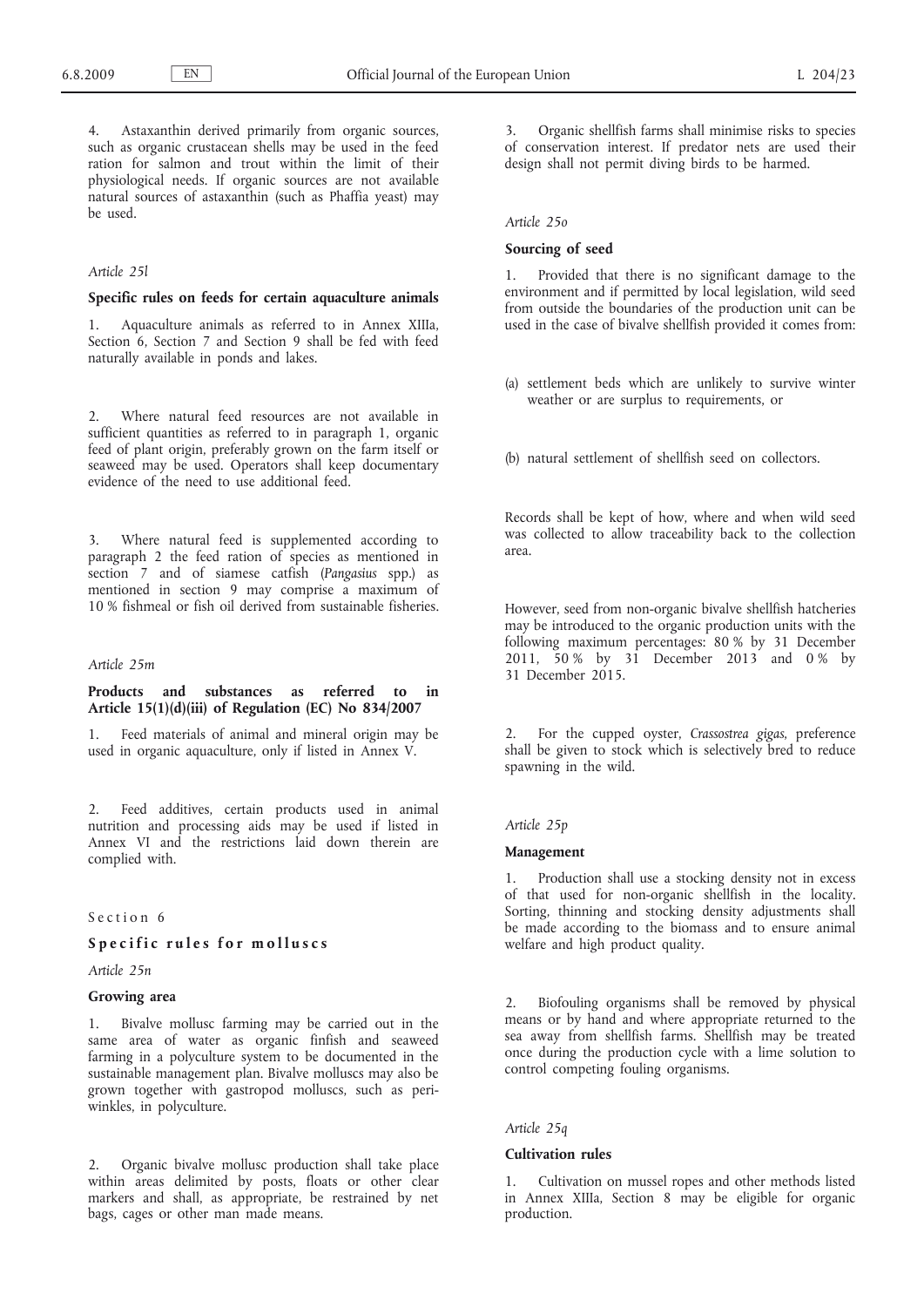2. Bottom cultivation of molluscs is only permitted where no significant environmental impact is caused at the collection and growing sites. The evidence of minimal environmental impact shall be supported by a survey and report on the exploited area to be provided by the operator to the control body or control authority. The report shall be added as a separate chapter to the sustainable management plan.

### *Article 25r*

#### **Specific cultivation rules for oysters**

Cultivation in bags on trestles is permitted. These or other structures in which the oysters are contained shall be set out so as to avoid the formation of a total barrier along the shoreline. Stock shall be positioned carefully on the beds in relation to tidal flow to optimise production. Production shall meet the criteria listed in the Annex XIIIa, Section 8.

### Section 7

### Disease prevention and veterinary **t r e a t m e n t**

*Article 25s*

### **General rules on disease prevention**

1. The animal health management plan in conformity with Article 9 of Directive 2006/88/EC shall detail biosecurity and disease prevention practices including a written agreement for health counselling, proportionate to the production unit, with qualified aquaculture animal health services who shall visit the farm at a frequency of not less than once per year and not less than once every two years in the case of bivalve shellfish.

2. Holding systems, equipment and utensils shall be properly cleaned and disinfected. Only products listed in Annex VII, Sections 2.1 to 2.2 may be used.

- 3. With regard to fallowing:
- (a) The competent authority shall determine whether fallowing is necessary and the appropriate duration which shall be applied and documented after each production cycle in open water containment systems at sea. Fallowing is also recommended for other production methods using tanks, fishponds, and cages;
- (b) it shall not be mandatory for bivalve mollusc cultivation;
- (c) during fallowing the cage or other structure used for aquaculture animal production is emptied, disinfected and left empty before being used again.
- 4. Where appropriate, uneaten fish-feed, faeces and dead animals shall be removed promptly to avoid any risk of significant environmental damage as regards water status quality, minimize disease risks, and to avoid attracting insects or rodents.

5. Ultraviolet light and ozone may be used only in hatcheries and nurseries.

6. For biological control of ectoparasites preference shall be given to the use of cleaner fish.

*Article 25t*

### **Veterinary treatments**

1. When despite preventive measures to ensure animal health, according to Article 15(1)(f)(i) of Regulation (EC) No 834/2007, a health problem arises, veterinary treatments may be used in the following order of preference:

- (a) substances from plants, animals or minerals in a homoeopathic dilution;
- (b) plants and their extracts not having anaesthetic effects, and
- (c) substances such as: trace elements, metals, natural immunostimulants or authorised probiotics.

2. The use of allopathic treatments is limited to two courses of treatment per year, with the exception of vaccinations and compulsory eradication schemes. However, in the cases of a production cycle of less than a year a limit of one allopathic treatment applies. If the mentioned limits for allopathic treatments are exceeded the concerned aquaculture animals can not be sold as organic products.

3. The use of parasite treatments, not including compulsory control schemes operated by Member States, shall be limited to twice per year or once per year where the production cycle is less than 18 months.

4. The withdrawal period for allopathic veterinary treatments and parasite treatments according to paragraph 3 including treatments under compulsory control and eradication schemes shall be twice the legal withdrawal period as referred to in Article 11 of Directive 2001/82/EC or in a case in which this period in not specified 48 hours.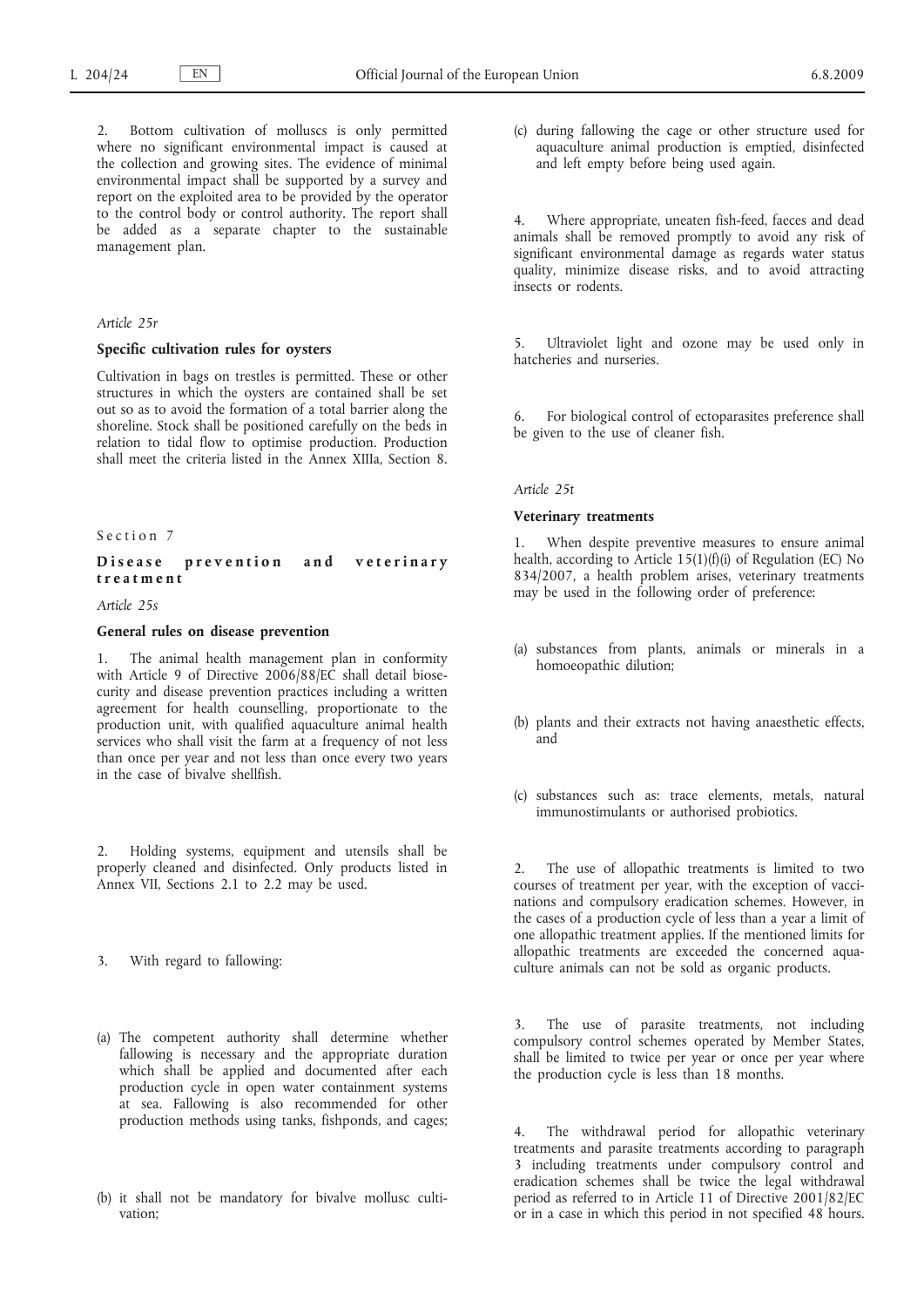5. Whenever veterinary medicinal products are used, such use is to be declared to the control body or the control authority before the animals are marketed as organic. Treated stock shall be clearly identifiable.

(\*) OJ L 206, 22.7.1992, p. 7'.

6. In Chapter 3 of Title II, the following Article 29a is inserted after Article 29:

#### *'Article 29a*

 $\mathcal{L}$  and  $\mathcal{L}$ 

#### **Specific provisions for seaweed**

1. If the final product is fresh seaweed, flushing of freshly harvested seaweed shall use seawater.

If the final product is dehydrated seaweed, potable water may also be used for flushing. Salt may be used for removal of moisture.

2. The use of direct flames which come in direct contact with the seaweed shall be prohibited for drying. If ropes or other equipment are used in the drying process they shall be free of anti-fouling treatments and cleaning or disinfection substances except where a product is listed in Annex VII for this use.'

7. In Chapter 4 of Title II, the following Article 32a is inserted:

## *'Article 32a*

### **Transport of live fish**

Live fish shall be transported in suitable tanks with clean water which meets their physiological needs in terms of temperature and dissolved oxygen.

2. Before transport of organic fish and fish products, tanks shall be thoroughly cleaned, disinfected and rinsed.

3. Precautions shall be taken to reduce stress. During transport, the density shall not reach a level which is detrimental to the species.

4. Documentary evidence shall be maintained for paragraphs 1 to 3.'

8. In Article 35, paragraphs 2 and 3 are replaced by the following:

'2. In case of organic plant, seaweed, livestock and aquaculture animal production units, storage of input products other than those authorised under this Regulation is prohibited in the production unit.

3. The storage of allopathic veterinary medicinal products and antibiotics is permitted on holdings provided that they have been prescribed by a veterinarian in connection with treatment as referred to in Articles 14(1)(e)(ii) or 15(1)(f)(ii) of Regulation (EC) No 834/2007, that they are stored in a supervised location and that they are entered in the livestock record as referred to in Article 76 of this Regulation, or as appropriate, in the aquaculture production records as referred to in Article 79b of this Regulation.'

9. In Chapter 5 of Title II, the following Article 36a is inserted:

*'Article 36a*

#### **Seaweed**

1. The conversion period for a seaweed harvesting site shall be six months.

2. The conversion period for a seaweed cultivation unit shall be the longer of six months or one full production cycle.'

10. In Chapter 5 of Title II, the following Article 38a is inserted after Article 38:

#### *'Article 38a*

#### **Aquaculture animal production**

1. The following conversion periods for aquaculture production units shall apply for the following types of aquaculture facilities including the existing aquaculture animals:

- (a) for facilities that cannot be drained, cleaned and disinfected, a conversion period of 24 months;
- (b) for facilities that have been drained, or fallowed, a conversion period of 12 months;
- (c) for facilities that have been drained, cleaned and disinfected a conversion period of six months;
- (d) for open water facilities including those farming bivalve molluscs, a three month conversion period.

2. The competent authority may decide to recognize retroactively as being part of the conversion period any previously documented period in which the facilities were not treated or exposed to products not authorized for organic production.'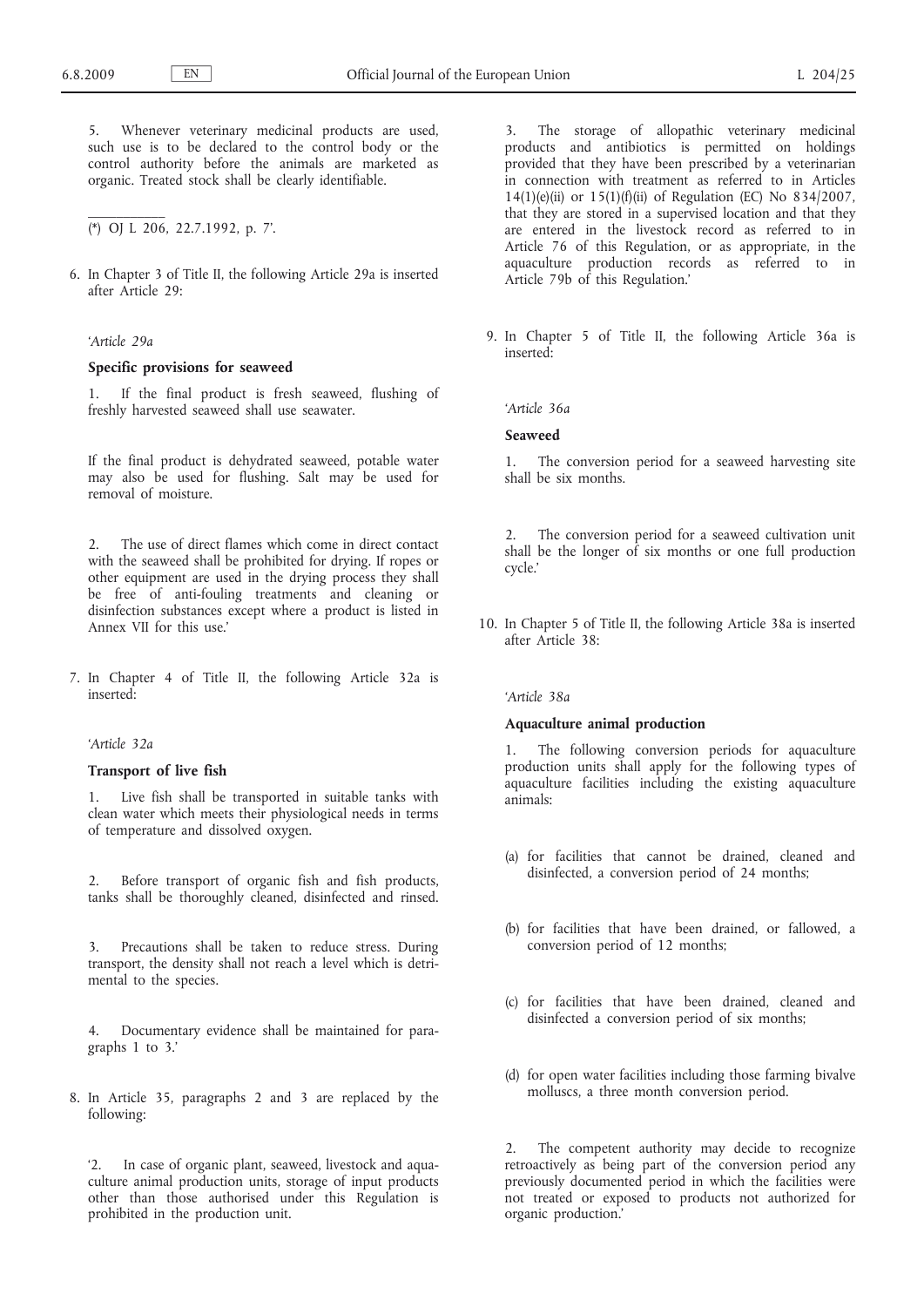11. The heading of Article 43 is replaced by the following:

### **'Use of non-organic feed of plant and animal origin for livestock';**

12. Article 59, paragraph 1 is replaced by the following:

'This Chapter shall not apply to pet food and feed for fur animals.'

- 13. Article 60, paragraph 1(a) is replaced by the following:
	- '(a) the processed feed complies with the provisions of Regulation (EC) No  $834/2007$  and in particular with Article 14(1)(d)(iv) and (v) for livestock or with Article 15(1)(d) for aquaculture animals and Article 18 thereof;'
- 14. In Title IV, the following Chapter 2a is inserted:

### *'CHAPTER 2a*

## *Specific control requirements for seaweed*

*Article 73a*

## **Control arrangements for seaweed**

When the control system applying specifically to seaweed is first implemented, the full description of the site referred to in Article 63(1)(a) shall include:

- (a) a full description of the installations on land and at sea;
- (b) the environmental assessment as outlined in Article 6b(3) where applicable;
- (c) the sustainable management plan as outlined in Article 6b(4) where applicable;
- (d) for wild seaweed a full description and a map of shore and sea collection areas and land areas where post collection activities take place shall be drawn up.

### *Article 73b*

### **Seaweed Production Records**

1. Seaweed production records shall be compiled in the form of a register by the operator and kept available for the control authorities or control bodies at all times at the premises of the holding. It shall provide at least the following information:

- (a) list of species, date and quantity harvested;
- (b) date of application, type and amount of fertiliser used.

2. For collection of wild seaweeds the register shall also contain:

- (a) history of harvesting activity for each species in named beds;
- (b) harvest estimate (volumes) per season;
- (c) sources of possible pollution for harvest beds;
- (d) sustainable annual yield for each bed.'
- 15. In Title IV, the following Chapter 3a is inserted:

#### *'CHAPTER 3a*

# *Specific control requirements for aquaculture animal production*

*Article 79a*

## **Control arrangements for aquaculture animal production**

When the control system applying specifically to aquaculture animal production is first implemented, the full description of the unit referred to in Article 63(1)(a) shall include:

- (a) a full description of the installations on land and at sea;
- (b) the environmental assessment as outlined in Article 6b(3) where applicable;
- (c) the sustainable management plan as outlined in Article 6b(4) where applicable;
- (d) in the case of molluscs a summary of the special chapter of the sustainable management plan as required by Article 25q(2).

### *Article 79b*

#### **Aquaculture animal production records**

The following information shall be provided by the operator in the form of a register which shall be kept up to date and made available for the control authorities or control bodies at all times at the premises of the holding

- (a) the origin, date of arrival and conversion period of animals arriving at the holding:
- (b) the number of lots, the age, weight and destination of animals leaving the holding;
- (c) records of escapes of fish;
- (d) for fish the type and quantity of feed and in the case of carp and related species a documentary record of the use additional feed;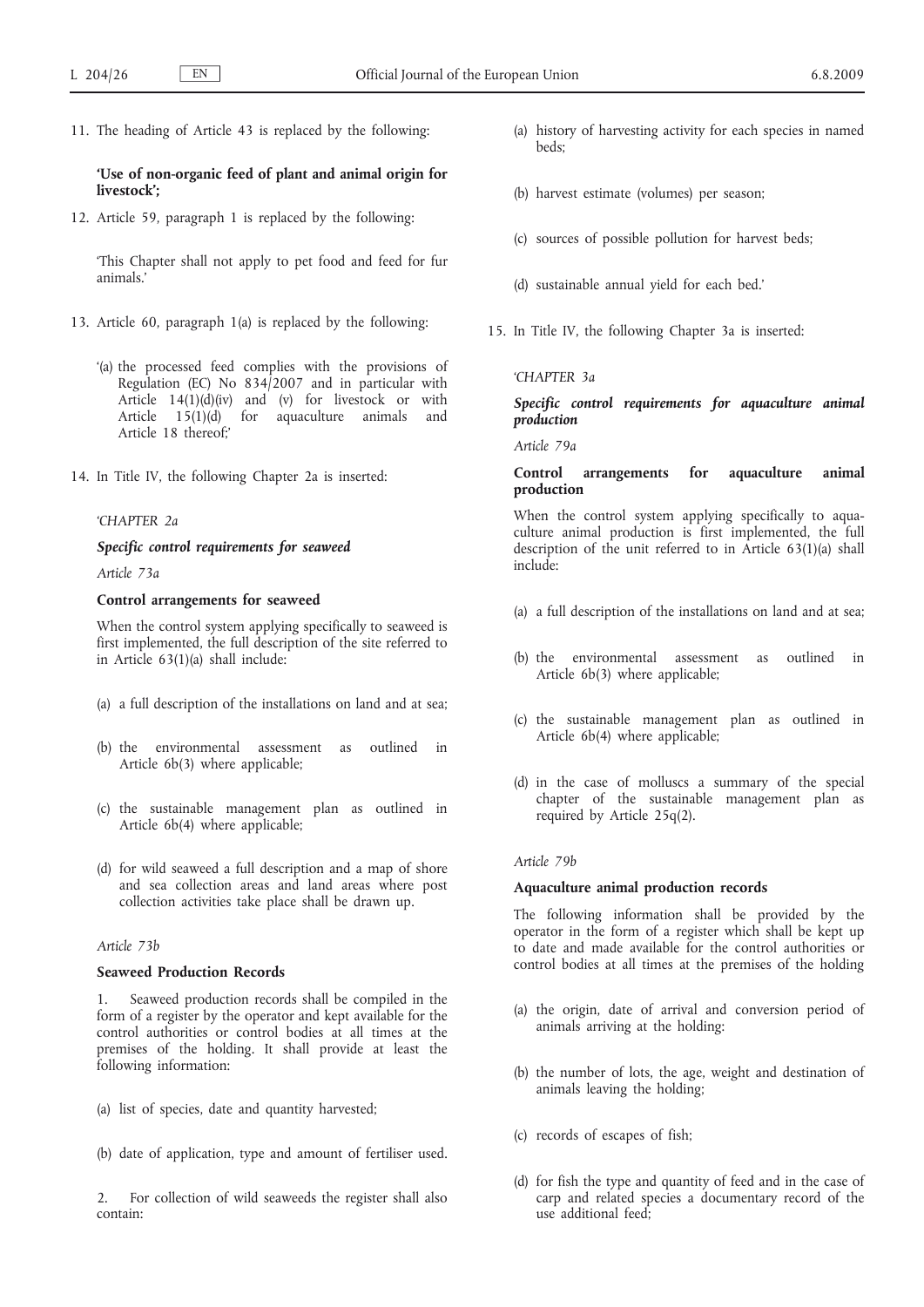- (e) veterinary treatments giving details of the purpose, date of application, method of application, type of product and withdrawal period;
- (f) disease prevention measures giving details of fallowing, cleaning and water treatment.

### *Article 79c*

#### **Specific control visits for bivalve molluscs**

For bivalve mollusc production inspection visits shall take place before and during maximum biomass production.

## *Article 79d*

## **Several production units run by the same operator**

When an operator manages several production units as provided for in Articles 25c, the units which produce non-organic aquaculture animals shall also be subject to the control system as laid down in Chapter 1and this Chapter.'

16. The heading of Chapter 4 of Title IV is replaced by the following:

*'Control requirements for units for preparation of plant, seaweed, livestock and aquaculture animal products and foodstuffs composed thereof'*

17. The heading of Chapter 5of Title IV is replaced by the following:

*'Control requirements for imports of organic products from third countries'*

- 18. In paragraph 2 of Article 93, the following points are added:
	- '(e) the number of organic aquaculture animal production units,
	- (f) the volume of organic aquaculture animal production,
	- (g) optionally, the number of organic seaweed units and the volume of organic seaweed production.'

19. In Article 95, paragraph 6 is replaced by the following:

For the purpose of Article  $12(1)(j)$  of Regulation (EC) No 834/2007 and pending the inclusion of specific substances according to Article 16(1)(f) of that Regulation, only products authorised by the competent authority may be used.'

20. In Article 95, the following paragraph is added:

'11. The competent authority may authorise for a period expiring on 1 July 2013, those aquaculture animal and seaweed production units which are established and produce under nationally accepted organic rules before entry into force of this Regulation, to keep their organic status while adapting to the rules of this Regulation, provided there is no undue pollution of the waters with substances not allowed in organic production. Operators benefiting from this measure shall notify the facilities, fishponds, cages or seaweed lots which are concerned to the competent authority'.

21. The Annexes are amended in accordance with the Annex to this Regulation.

### *Article 2*

This Regulation shall enter into force on the third day following that of its publication in the *Official Journal of the European Union*.

It shall apply as from 1 July 2010, with the following exceptions:

- (a) point 4 of Article 1 shall apply the day of entry into force of this Regulation.
- (b) corrective measures as provided for in point 19 of Article 1 and points  $1(b)$  and  $(c)$  of the Annex shall apply from the entry into application of Regulation (EC) No 889/2008.

This Regulation may be revised on the basis of relevant proposals from Member States, which are accompanied by a duly justified motivation, with a view of the modification of this Regulation from 1 July 2013.

This Regulation shall be binding in its entirety and directly applicable in all Member States.

Done at Brussels, 5 August 2009.

*For the Commission* Mariann FISCHER BOEL *Member of the Commission*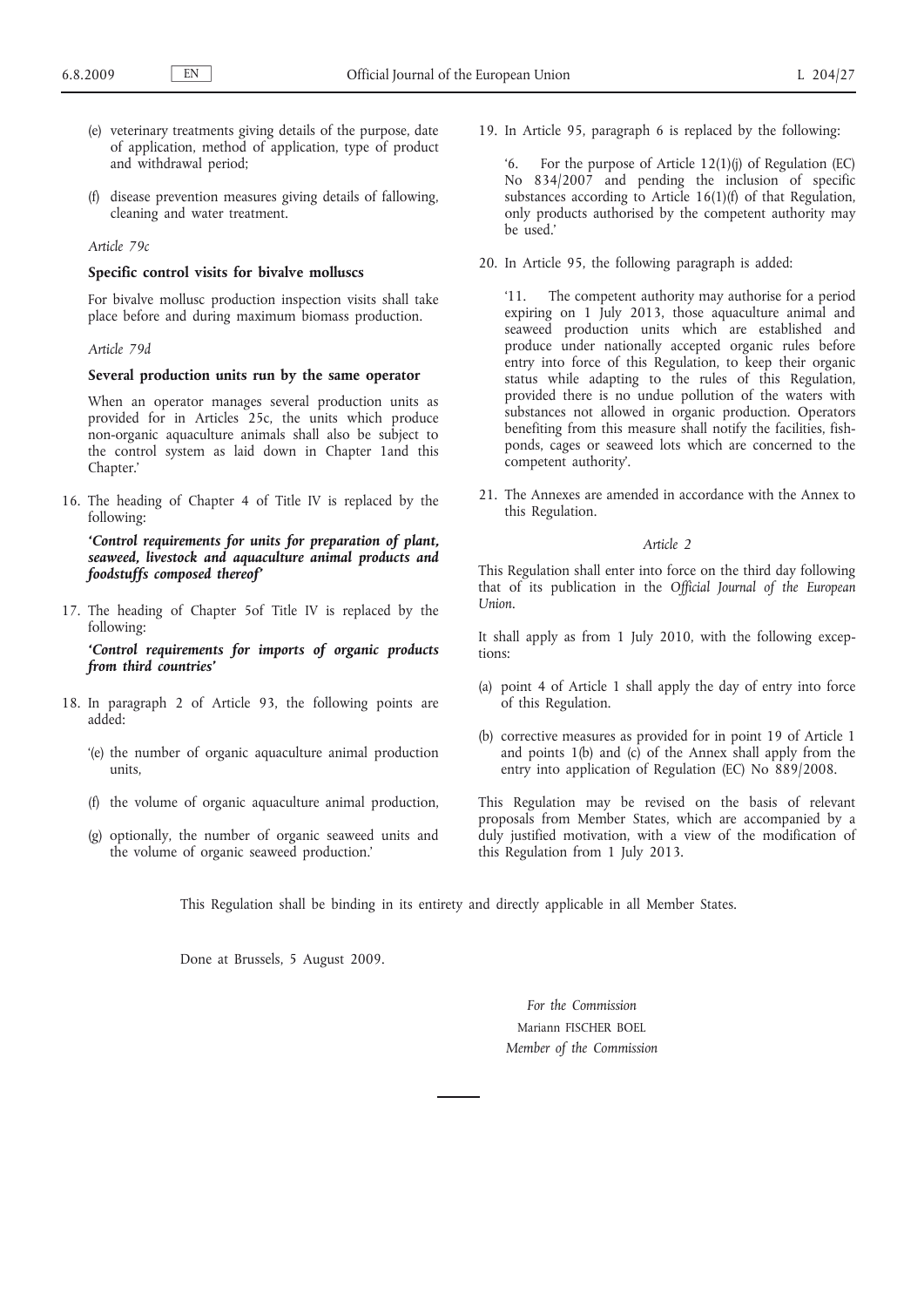### *ANNEX*

The Annexes to Regulation (EC) No 889/2008 are amended as follows:

- 1. Annex I is amended as follows:
	- (a) The heading is replaced by the following:

#### **'Fertilizers, soil conditioners and nutrients referred to in Article 3(1) and Article 6d(2)'**

(b) The headline and the 1st line of the table are replaced by the following:

| 'Authorisation | Name<br>Compound products or products containing<br>only materials listed hereunder | Description, compositional requirements,<br>conditions for use                                                                      |
|----------------|-------------------------------------------------------------------------------------|-------------------------------------------------------------------------------------------------------------------------------------|
| А              | Farmyard manure                                                                     | Products comprising a mixture of animal<br>excrements and vegetable matter (animal<br>bedding)<br>Factory farming origin forbidden' |

(c) In the 11th line of the table the last box is replaced by the following:

'For fur: maximum concentration in mg/kg of dry matter of chromium (VI): 0'

2. Annex III is amended as follows:

In Section 1, a 4th sub-line is inserted in the 6th line for fattening pigs:

| 'Over 110 kg | . | $\sim$<br>. |
|--------------|---|-------------|
|--------------|---|-------------|

- 3. Annex V is amended as follows:
	- (a) The heading is replaced by the following:

**'Feed materials referred to in Article 22(1), (2) and (3) and Articles 25k(1)(d) and 25m(1)'**

- (b) in Section 2.2, the fourth indent is replaced by the following:
	- '— Hydrolysate and proteolysates obtained by an enzyme action, whether or not in soluble form, solely provided to aquaculture animals and young livestock.'
- (c) in Section 2.2, the following indent is added:
	- '— Crustacean meal'
- 4. Annex VI is amended as follows:
	- (a) The heading is replaced by the following:

**'Feed additives and certain substances used in animal nutrition referred to in Article 22(4) and Article 25m(2)'**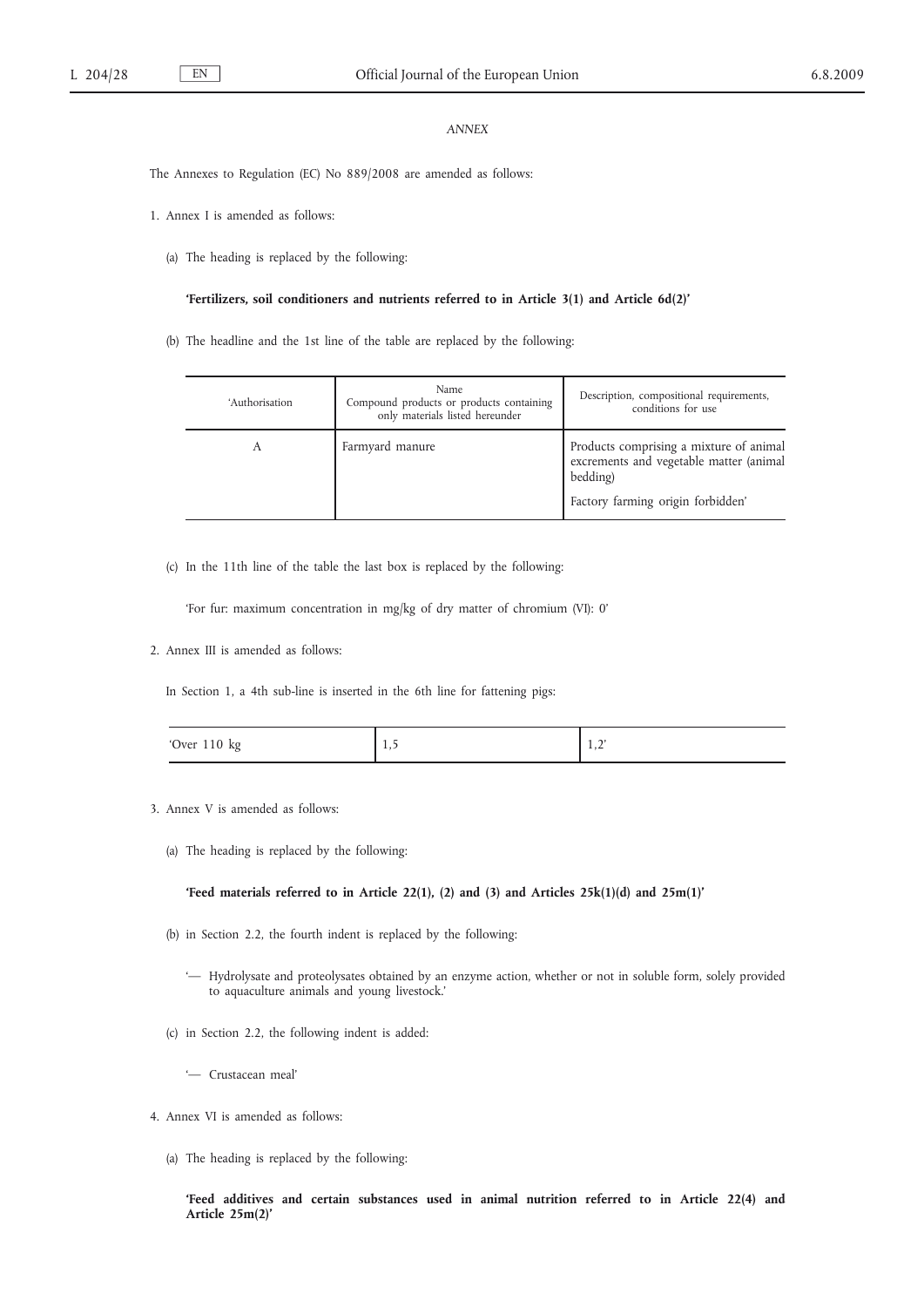(b) The second indent of Section 1.1(a) is replaced by the following:

- '— Synthetic vitamins identical to natural vitamins for monogastric and aquaculture animals;'
- (c) Section 1.3 is amended as follows:
	- (i) point (b) is replaced by the following:
		- '(b) *Antioxidant substances*
			- E306 Tocopherol-rich extracts of natural origin used as an antioxidant
				- Natural antioxidant substances (use restricted to feed for aquaculture)'
	- (ii) after point (d) the following point is added:
		- '(e) *Emulsifying and stabilising agents*
			- Lecithin of organic sources (use restricted to feed for aquaculture)'
- 5. Annex VII is replaced by the following:

### *'ANNEX VII*

#### **Products for cleaning and disinfection**

- 1. Products for cleaning and disinfection of buildings and installations for livestock production referred to in Article 23(4):
	- Potassium and sodium soap
	- Water and steam
	- Milk of lime
	- Lime
	- Quicklime
	- Sodium hypochlorite (e.g. as liquid bleach)
	- Caustic soda
	- Caustic potash
	- Hydrogen peroxide
	- Natural essences of plants
	- Citric, peracetic acid, formic, lactic, oxalic and acetic acid
	- Alcohol
	- Nitric acid (dairy equipment)
	- Phosporic acid (dairy equipment)
	- Formaldehyde
	- Cleaning and disinfection products for teats and milking facilities
	- Sodium carbonate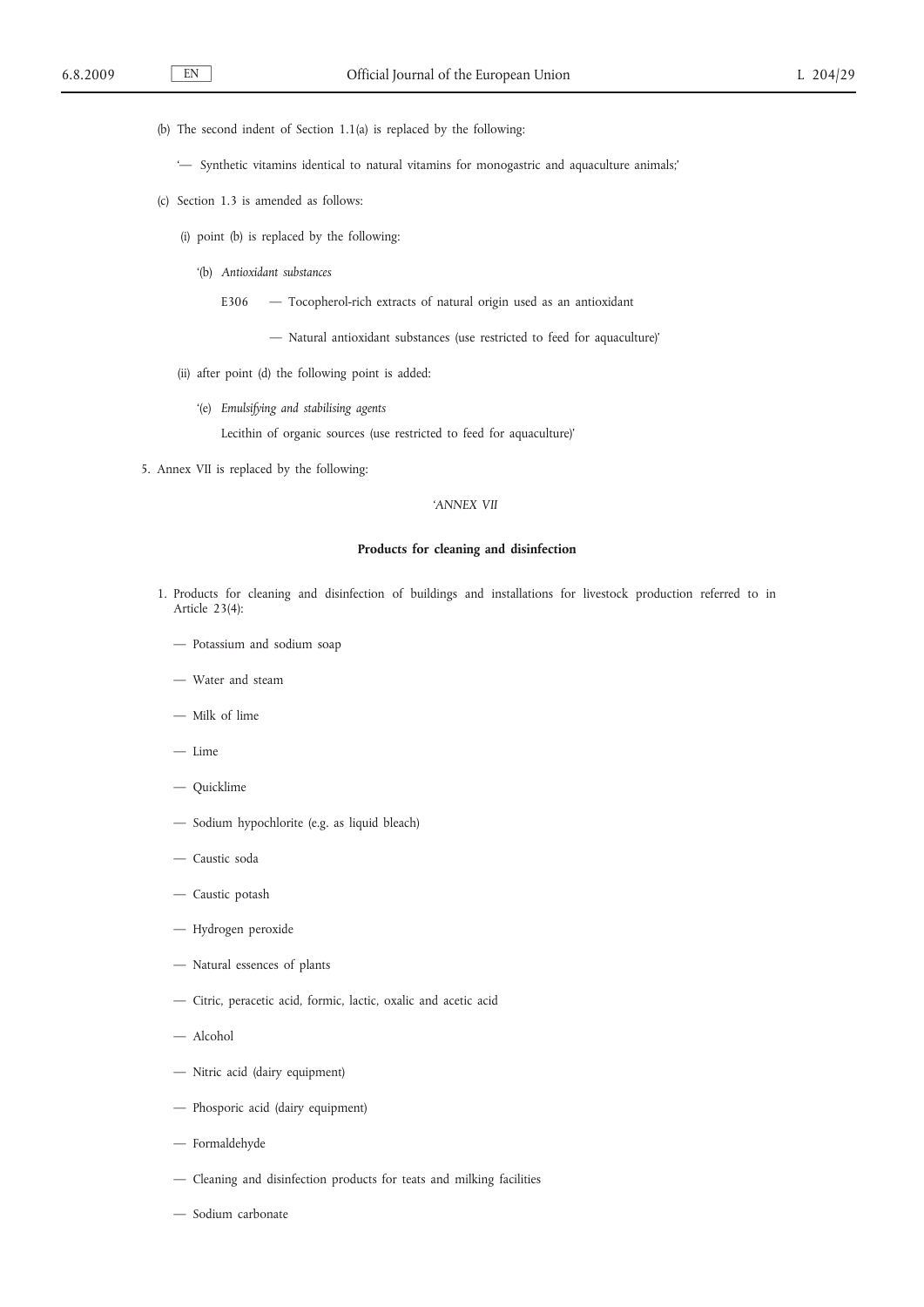- 2. Products for cleaning and disinfection for aquaculture animals and seaweed production referred to in Articles 6e(2), 25s(2) and 29a.
	- 2.1. Substances for cleaning and disinfection of equipment and facilities, in the absence of aquaculture animals:
		- ozone
		- sodium chloride
		- sodium hypochlorite
		- calcium hypochlorite
		- lime (CaO, calcium oxide)
		- caustic soda
		- alcohol
		- hydrogen peroxide
		- organic acids (acetic acid, lactic acid, citric acid)
		- humic acid
		- peroxyacetic acids
		- iodophores
		- copper sulphate: only until 31 December 2015
		- potassium permanganate
		- peracetic and peroctanoic acids
		- tea seed cake made of natural camelia seed (use restricted to shrimp production)
	- 2.2. Limited list of substances for use in the presence of aquaculture animals:
		- limestone (calcium carbonate) for pH control
		- dolomite for pH correction (use restricted to shrimp production)'
- 6. In Annex VIII, Section A, the table is amended as follows:
	- (a) After the 4th line the following line is inserted:

|  | $\sim$ $\sim$ $\sim$<br><u>_</u> | $\sqrt{2}$<br>Sodium metabisulphite |  |  | `rustaceans ( <sup>2</sup> )' |
|--|----------------------------------|-------------------------------------|--|--|-------------------------------|
|--|----------------------------------|-------------------------------------|--|--|-------------------------------|

(b) After the 14th line the following line is inserted:

|  | E 330 | Citric acid |  | $\overline{1}$ | Crustaceans<br>molluscs $(2)$ ' | and |
|--|-------|-------------|--|----------------|---------------------------------|-----|
|--|-------|-------------|--|----------------|---------------------------------|-----|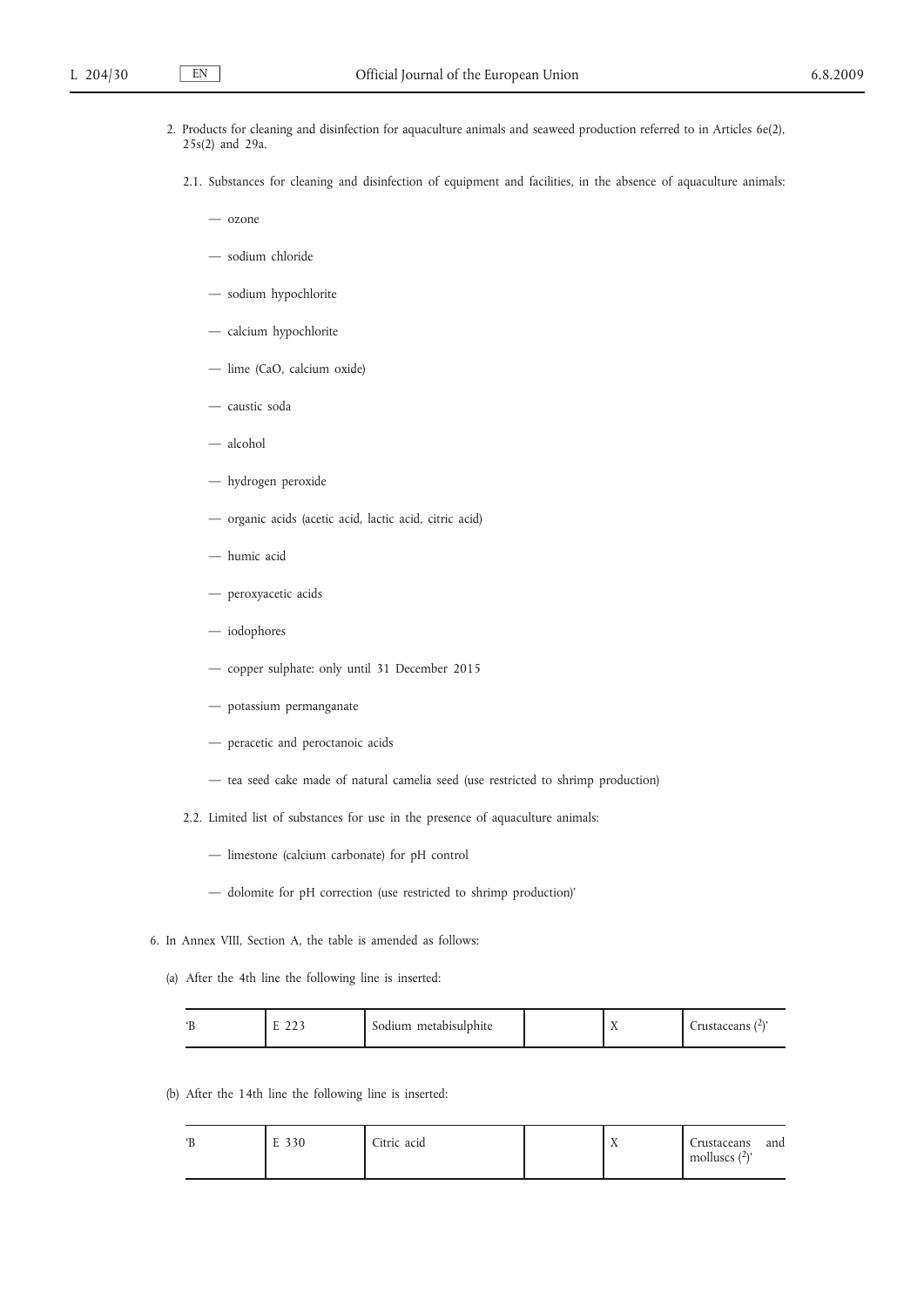7. Annex XII is replaced by the following:

# *'ANNEX XII*

#### **Model of documentary evidence to the operator according to Article 29(1) of Regulation (EC) No 834/2007 referred to in Article 68 of this Regulation**

| Documentary evidence to the operator according to Article 29(1) of Regulation (EC) No 834/2007                                                                                                                                                                                           |                                                                                                                                                                                                           |  |
|------------------------------------------------------------------------------------------------------------------------------------------------------------------------------------------------------------------------------------------------------------------------------------------|-----------------------------------------------------------------------------------------------------------------------------------------------------------------------------------------------------------|--|
| 1. Document Number:                                                                                                                                                                                                                                                                      |                                                                                                                                                                                                           |  |
| 2. Name and address of operator:<br>main activity (producer, processor, importer, etc.):                                                                                                                                                                                                 | 3. Name, address and code number of control body/<br>authority:                                                                                                                                           |  |
| 4. Product groups/Activity:<br>- Plant and plant products:<br>- Seaweed and seaweed products:<br>- Livestock and livestock products:<br>- Aquaculture animals and aquaculture animal<br>products:<br>- Processed products:                                                               | 5. Defined as:<br>organic production, in-conversion products; and also<br>non-organic production where parallel production/<br>processing pursuant to Article 11 of Regulation (EC)<br>No 834/2007 occurs |  |
| 6. Validity period:<br>Aquaculture animal products from  to                                                                                                                                                                                                                              | 7. Date of control(s):                                                                                                                                                                                    |  |
| 8. This document has been issued on the basis of Article 29(1) of Regulation (EC) No 834/2007 and of Regulation<br>(EC) No 889/2008. The declared operator has submitted his activities under control, and meets the requirements<br>laid down in the named Regulations.<br>Date, place: |                                                                                                                                                                                                           |  |
| Signature on behalf of the issuing control body/authority."                                                                                                                                                                                                                              |                                                                                                                                                                                                           |  |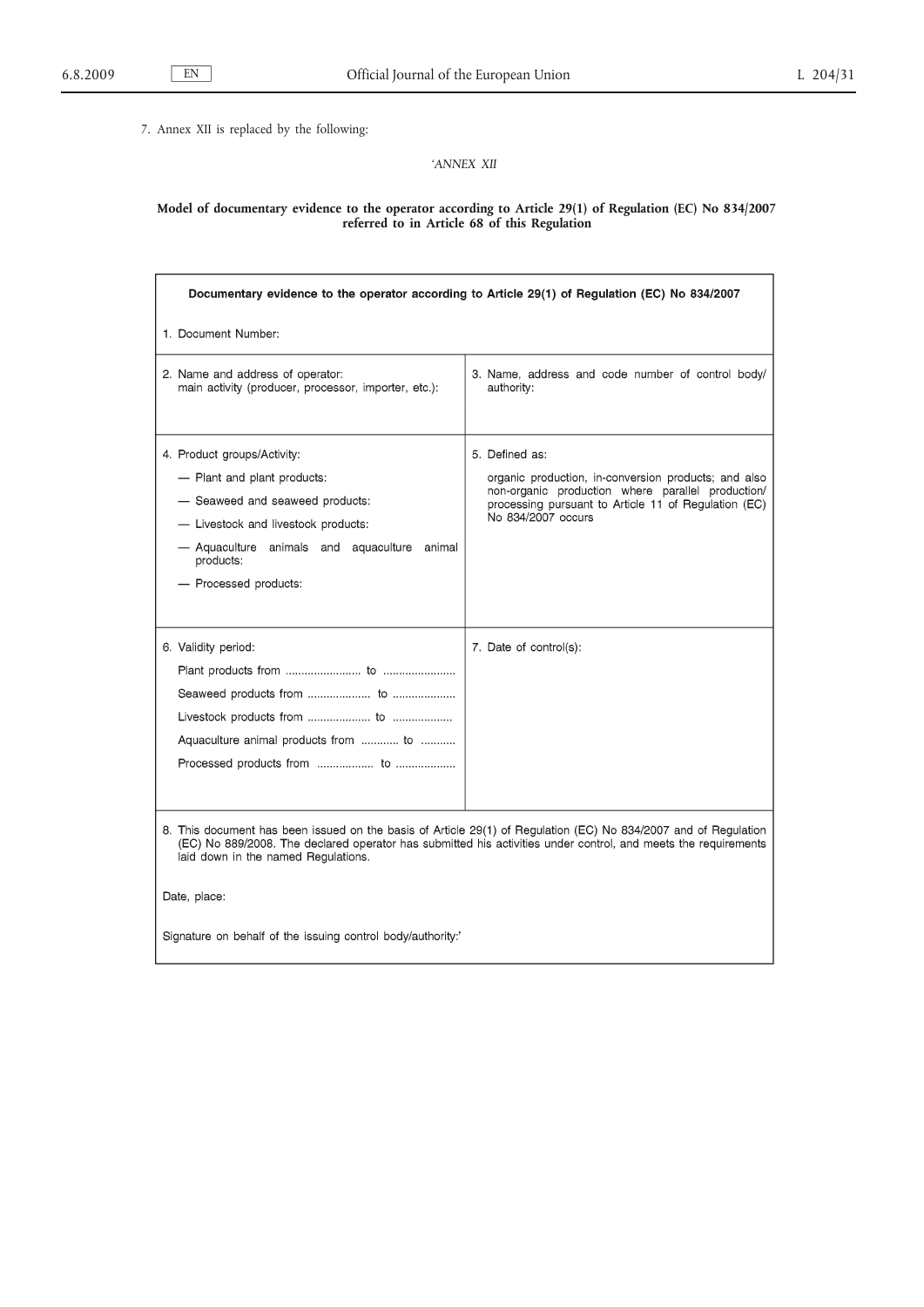8. The following Annex XIIIa is inserted after Annex XIII:

*'ANNEX XIIIa*

#### **Section 1**

Organic production of salmonids in fresh water:

Brown trout *(Salmo trutta)* — Rainbow trout *(Oncorhynchus mykiss)* — American brook trout *(Salvelinus fontinalis)* — Salmon *(Salmo salar)* — Charr *(Salvelinus alpinus)* — Grayling *(Thymallus thymallus)* — American lake trout (or grey trout) *(Salvelinus namaycush)* — Huchen *(Hucho hucho)*

| Ongrowing farm systems must be fed from open systems. The flow rate must<br>ensure a minimum of 60 % oxygen saturation for stock and must ensure their<br>comfort and the elimination of farming effluent. |
|------------------------------------------------------------------------------------------------------------------------------------------------------------------------------------------------------------|
| Salmonid species not listed below 15 $\text{kg/m}^3$<br>Salmon 20 $\text{kg/m}^3$                                                                                                                          |
| Brown trout and Rainbow trout 25 $\text{kg/m}^3$<br>Arctic charr 20 $\text{kg/m}^3$                                                                                                                        |
|                                                                                                                                                                                                            |

### **Section 2**

Organic production of salmonids in sea water:

Salmon *(Salmo salar)*, Brown trout *(Salmo trutta)* — Rainbow trout *(Oncorhynchus mykiss)*

| Maximum stocking density | 10 kg/m <sup>3</sup> in net pens |
|--------------------------|----------------------------------|
|--------------------------|----------------------------------|

#### **Section 3**

Organic production of cod *(Gadus morhua)* and other Gadidae, sea bass *(Dicentrarchus labrax)*, sea bream *(Sparus aurata)*, meagre *(Argyrosomus regius)*, turbot *(Psetta maxima [= Scopthalmus maximux])*, red porgy *(Pagrus pagrus [= Sparus pagrus])*, red drum *(Sciaenops ocellatus)* and other Sparidae, and spinefeet (*Siganus* spp.)

| Production system        | In open water containment systems (net pens/cages) with minimum sea<br>current speed to provide optimum fish welfare or in open systems on land. |
|--------------------------|--------------------------------------------------------------------------------------------------------------------------------------------------|
| Maximum stocking density | For fish other than turbot: 15 $\text{kg/m}^3$<br>For turbot: $25 \text{ kg/m}^2$                                                                |

## **Section 4**

Organic production of sea bass, sea bream, meagre, mullets *(Liza, Mugil)* and eel (*Anguilla spp.*) in earth ponds of tidal areas and costal lagoons

| Containment system       | Traditional salt pans transformed into aquaculture production units and similar<br>earth ponds in tidal areas                                                                 |
|--------------------------|-------------------------------------------------------------------------------------------------------------------------------------------------------------------------------|
| Production system        | There shall be adequate renewal of water to ensure the welfare of the species,<br>At least 50 % of the dikes must have plant cover<br>Wetland based depuration ponds required |
| Maximum stocking density | 4 $\text{kg/m}^3$                                                                                                                                                             |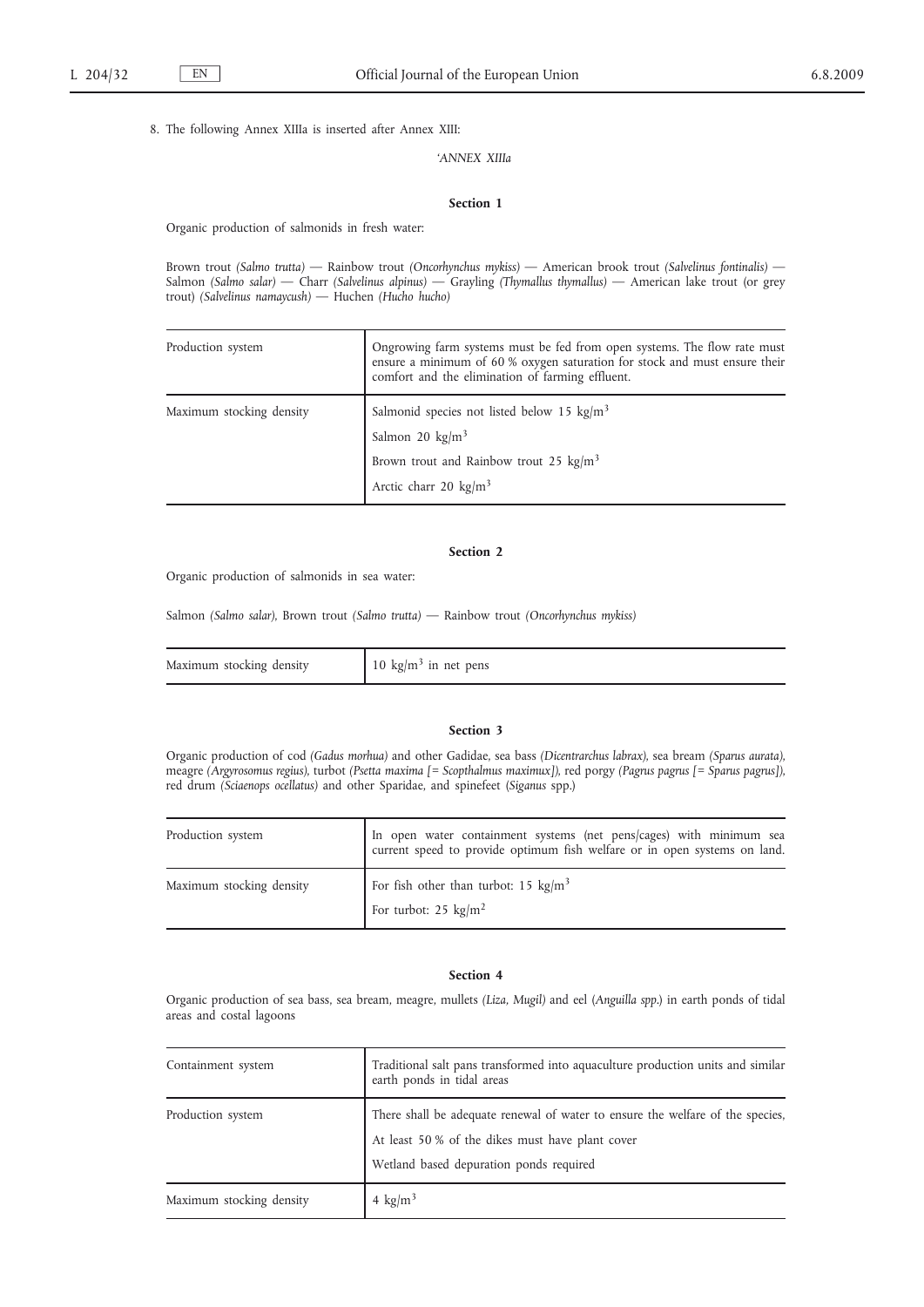## **Section 5**

Organic production of Sturgeon in fresh water:

Species concerned: *Acipenser* family

| Production system        | Water flow in each rearing unit shall be sufficient to ensure animal welfare<br>Effluent water to be of equivalent quality to incoming water |
|--------------------------|----------------------------------------------------------------------------------------------------------------------------------------------|
| Maximum stocking density | 30 kg/m <sup>3</sup>                                                                                                                         |

### **Section 6**

Organic production of fish in inland waters:

Species concerned: Carp family *(Cyprinidae)* and other associated species in the context of polyculture, including perch, pike, catfish, coregonids, sturgeon.

| Production system | In fishponds which shall periodically be fully drained and in lakes. Lakes must<br>be devoted exclusively to organic production, including the growing of crops<br>on dry areas.                                    |
|-------------------|---------------------------------------------------------------------------------------------------------------------------------------------------------------------------------------------------------------------|
|                   | The fishery capture area must be equipped with a clean water inlet and of a<br>size to provide optimal comfort for the fish. The fish must be stored in clean<br>water after harvest.                               |
|                   | Organic and mineral fertilisation of the ponds and lakes shall be carried out in<br>compliance with Annex I to Regulation (EC) No 889/2008 with a maximum<br>application of 20 kg Nitrogen/ha.                      |
|                   | Treatments involving synthetic chemicals for the control of hydrophytes and<br>plant coverage present in production waters are prohibited.                                                                          |
|                   | Areas of natural vegetation shall be maintained around inland water units as a<br>buffer zone for external land areas not involved in the farming operation in<br>accordance with the rules of organic aquaculture. |
|                   | For grow-out "polyculture" shall be used on condition that the criteria laid<br>down in the present specifications for the other species of lakes fish are duly<br>adhered to.                                      |
| Farming yield     | The total production of species is limited to 1 500 kg of fish per hectare per<br>year.                                                                                                                             |

#### **Section 7**

Organic production of penaeid shrimps and freshwater prawns (*Macrobrachium* spp.):

| Establishment of production unit/s                                   | Location to be in sterile clay areas to minimise environmental impact of pond<br>construction. Ponds to be built with the natural pre-existing clay. Mangrove<br>destruction is not permitted.                                                                                                         |
|----------------------------------------------------------------------|--------------------------------------------------------------------------------------------------------------------------------------------------------------------------------------------------------------------------------------------------------------------------------------------------------|
| Conversion time                                                      | Six months per pond, corresponding to the normal lifespan of a farmed<br>shrimp.                                                                                                                                                                                                                       |
| Broodstock origin                                                    | A minimum of half the broodstock shall be domesticated after three years<br>operating The remainder is to be pathogen free wild broodstock originating<br>from sustainable fisheries. A compulsory screening to be implemented on the<br>first and second generation prior to introducing to the farm. |
| Eyestalk ablation                                                    | Is prohibited.                                                                                                                                                                                                                                                                                         |
| stocking<br>Maximum<br>farm<br>on<br>densities and production limits | Seeding: maximum 22 post larvae/m <sup>2</sup><br>Maximum instantaneous biomass: 240 $g/m2$                                                                                                                                                                                                            |